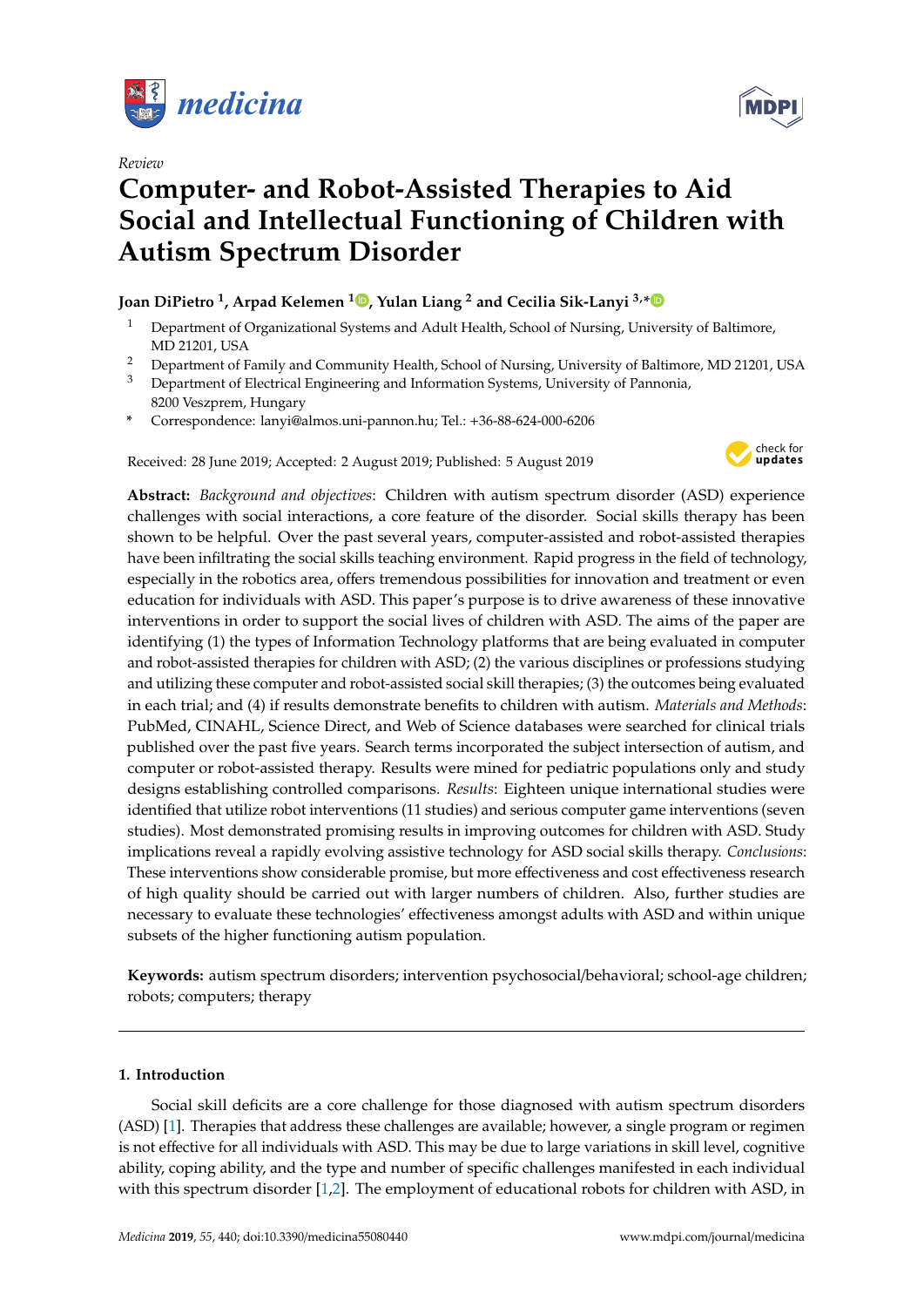particular, is rapidly increasing, and evidence is growing documenting its positive impact in addressing core features of ASD, including communication and social relationships. It is of theoretical and practical value for educators and researchers to have an overview of the literature describing in which conditions educational robotics or other interactive computerized therapies (ICT) may be most effective when applied to ASD.

Approximately four in 10 people with autism have a learning disability, which is a lifelong disorder diagnosed in childhood [\[3\]](#page-15-2). Although ASD is not a learning disability, it does affect learning. This is why it is necessary to study ASD and learning disability together. Learning disabilities may affect activities such as acquisition, organization, retention, and understanding or use of verbal or nonverbal information [\[4–](#page-15-3)[7\]](#page-15-4). These distinguish from global intellectual deficiency, which describes those who otherwise demonstrate at least average abilities essential for thinking and/or reasoning. Learning disabilities can cause problems with speaking, reading, writing, math, concentration, organization, time, social interactions, or speech comprehension. Often, children have more than one kind of learning disability, such as attention deficit hyperactivity disorder (ADHD), which can make learning even more of a challenge [\[7\]](#page-15-4).

Despite the abundance of literature in the area of ASD, there is limited research on ASD about users with learning disability. Some guidelines suggest that provision of therapies in early childhood offer the child with ASD enhanced benefits over alternative therapies offered later in life [\[8\]](#page-15-5). Identifying ASD as early as possible and providing evidence-based therapies known to produce positive outcomes is therefore crucial. One of the most important therapies to offer the child with ASD addresses social skill competency, pivotal to help those with ASD overcome social/communication challenges, a core deficit in this disorder [\[1,](#page-15-0)[2,](#page-15-1)[8–](#page-15-5)[13\]](#page-15-6). These programs are not standardized in their curriculum and are offered by various professional and nonprofessional instructors and therapists [\[14](#page-15-7)[–17\]](#page-15-8). Programs differ by skills taught, participant age-bands, medium utilized (e.g., video modeling, in-person sessions, and web-based interactive sessions), duration of therapy, and length of sessions. Social skill therapies are offered as individual or group sessions and are available in schools, clinician offices, public meeting places, or live electronic video environments.

Social skills therapies include interventions such as play therapy, didactic social skills instructions, cognitive behavioral therapy, modeling, and practice therapies [\[13–](#page-15-6)[15\]](#page-15-9). Behavioral interventions that address atypical or disruptive actions such as stereotypies, anxiety tantrums, aggressive behaviors, and defiance may also be considered social skill training, as the ability to self-manage one's negative behaviors assists in social acceptance. Speech therapies, offering receptive and expressive instruction, including pragmatic skills, may be considered a form of social skills training as well, as it teaches effective communication with others. Multiple professional disciplines provide differing therapies to assist the child with ASD. A team approach is commonly required to concurrently address multiple issues [\[15](#page-15-9)[,16\]](#page-15-10). Comprehensive treatment by a team of professionals including teachers, speech therapists, occupational and physical therapists, mental health providers, behaviorists, social workers, and medical clinicians, along with parents, other family members, and caregivers, all participate to influence the current and future potential of these children.

Rapid progress in the field of technology, especially robotics, offers tremendous possibilities for innovation in treatment or even education for individuals with ASD. Recent studies have shown that computer-based learning has made a huge contribution for children with intellectual disability. It enables pupils to take charge of their own learning, as they find stimulation through "enjoyable repetition" and a gradual increase in level of challenge [\[18\]](#page-15-11). Blamires argues that enabling technology provides access to educational opportunities, life experiences, and facilitates engagement with knowledge and people [\[19\]](#page-15-12). The assistive technologies combine speech, pictures, words, and animation in interactive ways to structure concepts that suit the level of understanding of learners and their interest [\[20\]](#page-15-13). More importantly, computer-based instruction and game-based learning can make a very real contribution to teaching essential life skills for those with ASD [\[21\]](#page-15-14).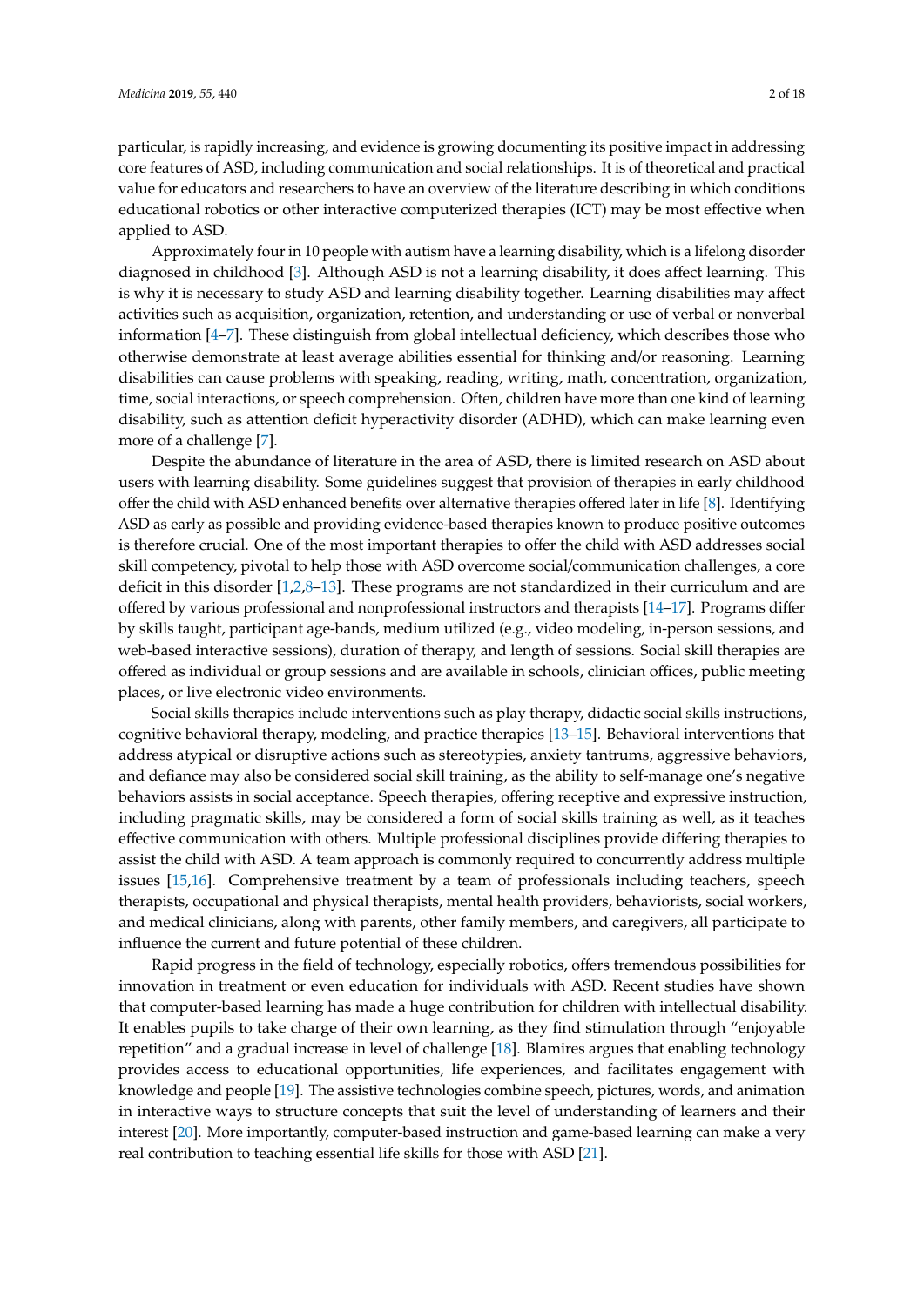Computer-assisted and robot-assisted therapy is infiltrating the social skills teaching environment, being trialed or incorporated into therapy by a variety of professions to help teach the child with ASD [\[16](#page-15-10)[,17,](#page-15-8)[22\]](#page-16-0). Validation of effectiveness of computer-aided therapies to teach social skills is warranted to justify the quality of these interventions. Useful technologies will likely proliferate further into therapy regimens, offering new models and assistance to those who serve these children and their families. The key question is where can we find the appropriate tools and assistive technologies, e.g., computer-assisted therapies to support those with ASD and learning disabilities? Furthermore, how do we prepare the learning information such that teachers, therapists, and parents may easily find and use them for children with multiple disabilities?

In this paper, we identify the types of information technology platforms and evaluate the computerand robot-assisted therapies in regards to their appropriateness for children with ASD and learning disabilities. The purpose of this literature review includes the following aims. (1) To answer the research question: What types of Information Technology (IT) platforms are being evaluated in computer and robot-assisted therapies for children with ASD? (2) To identify the various disciplines studying computer and robot-assisted social skill therapies. (3) To identify the outcomes being evaluated in each trial. (4) To determine if results demonstrate benefits to children with autism.

We systematically collected information on available review literature on the topics of ASD, social skills, communication training/interventions, and technology [\[23–](#page-16-1)[27\]](#page-16-2). Based on these reviews, we identified a gap in the existing literature/research on the topic of what computer game and robot-assisted therapies are being used to aid social and intellectual functioning of children with ASD.

## **2. Methods**

A thorough literature search in PubMed, CINAHL, ScienceDirect, and Web of Science (WoS) databases was conducted to find controlled clinical trials (measuring comparison to a control arm) on the subject intersection of autism, computer-assisted therapy, and children. We were interested in the types of computerized tools being utilized for social skill development in children with ASD—namely, what information technology platforms were being evaluated in controlled studies and reported in peer-reviewed literature? We set a search period for studies published between January 2015 and January 2019. Search words included MeSH terms "autism\*" or "development\* delay" and "computer-assisted" or "computer-aided" or "robotics" or "game" or "gaming". A list of 619 records was identified. Duplicates were then removed, reducing the search results to 374 specific records. Two-hundred-and-nine records were then eliminated due to limiters for English language, research intervention, and open or free downloadable access.

Abstracts of the resulting 135 records were then screened for relevancy to our research goals. 86 records were deemed inappropriate due to non-autistic study populations. Next, two different researchers conducted full text article reviews of the remaining 49 records. Thirty-one records were eliminated due to the following exclusion reasons; not a child study, not evaluating a social skills outcome, or not exercising a controlled study design (no comparison to control arm). The resulting 18 records meeting all eligibility criteria are evaluated in this literature review. Figure [1](#page-3-0) shows the flowchart of choosing methodology based on PRISMA flowchart [\[28\]](#page-16-3). PRISMA is an evidence-based minimum set of items for reporting in systematic reviews and meta-analyses.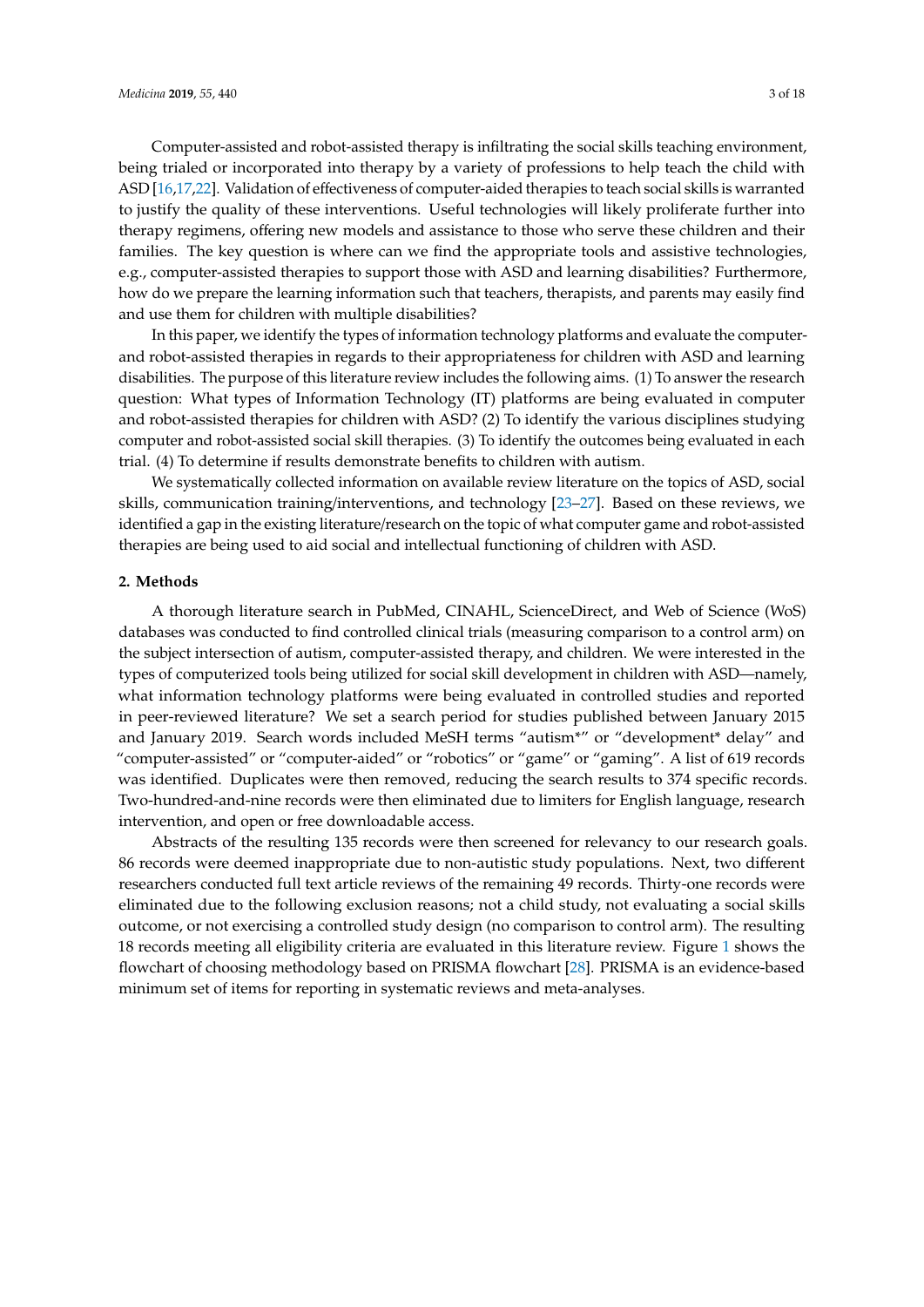<span id="page-3-0"></span>

**Figure 1.** Choosing the analyzed papers based on PRISMA flowchart. **Figure 1.** Choosing the analyzed papers based on PRISMA flowchart.

We then classified each study into two categories based on "Type of IT intervention Platform" and the social skill "Therapy Target". This effort was intended to organize the information and evaluate it as a whole, and to recognize commonality & uniqueness across variables at a glance (see Table A1 for the summarized computer-assisted therapies for children with ASD). IT platform types were noted to be either robot-delivered interventions or serious computer game interventions. If a study met both involving a robot participating in a computer game with the child with ASD evaluating the child's reaction to the robot, this was assigned to Robots. intervention domains, it was grouped by the component being investigated. For example, in a study

#### $\mathbf{r}$  $R_{\text{SUSU}}$ **3. Results**

IT Platform categorization activity revealed two mediums being utilized, with eleven studies being robot interventions and seven being serious computer game interventions. Summarizing each of the reviewed studies within these two domains helps reveal the penetration of these computerized assistance platforms and their effectiveness as a group in teaching children with ASD social skills. semiautonomous parrot-inspired robot (KiliRo). Robot-supported therapy using adapted model–

# rival method was experimentally tested with nine children with ASD for five consecutive days in a *3.1. Robot Interventions*

clinical setting. Facial expressions of the children were analyzed when they contacted KiliRo using The increasing deployment of robots in recent decades has inspired new boundaries for different therapies. Animal-like robots have received especially notable acceptance in therapeutic settings. Robots were featured as the intervention in eleven unique studies. A robot is a mechanical or virtual agent capable of moving independently and performing complex actions [\[29,](#page-16-4)[30\]](#page-16-5). This paper mainly deals with humanoid robots. A humanoid robot is a robot with its overall appearance based on that of the human body  $[31]$ .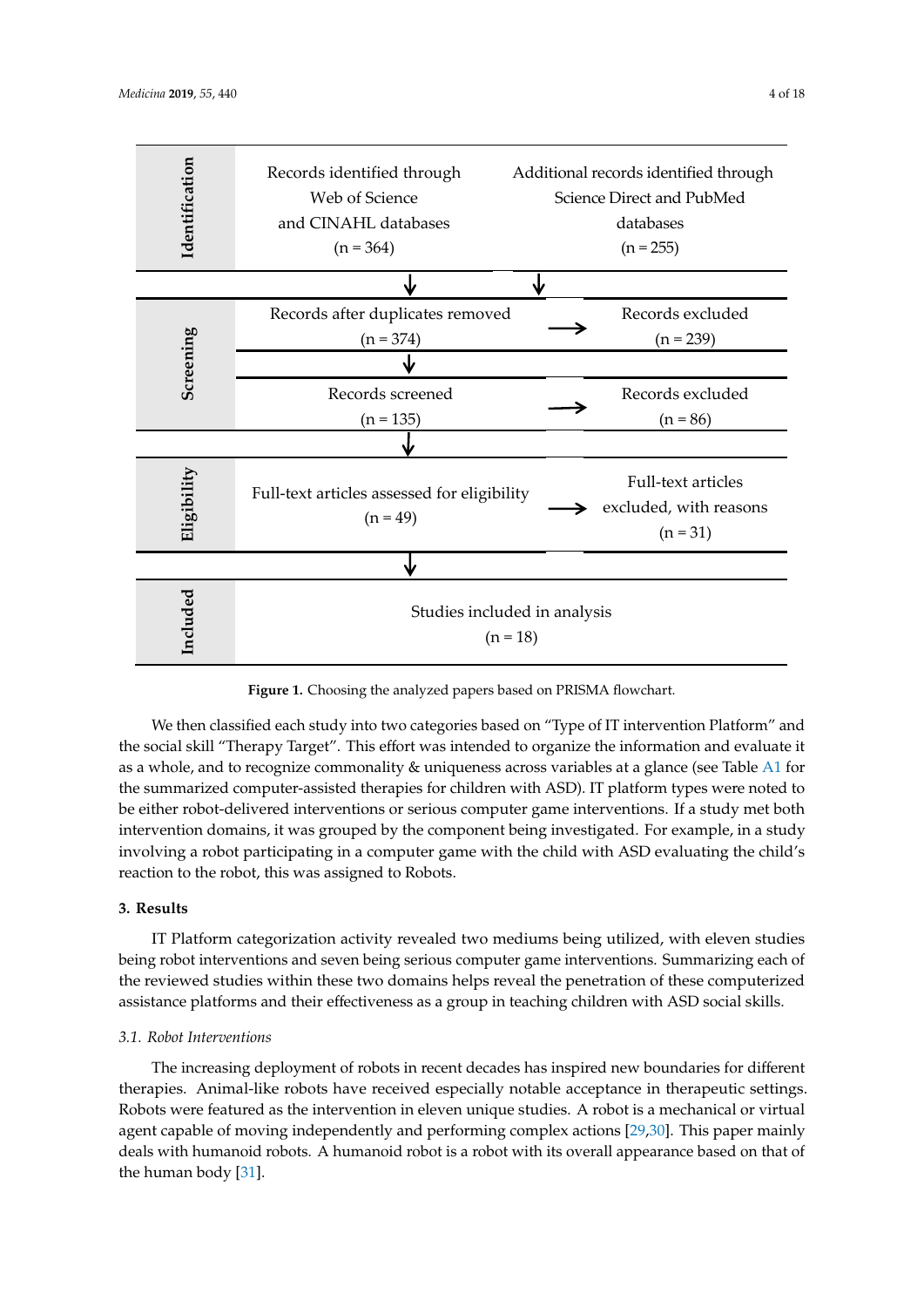To simulate an autonomous behavior model, researchers in New Zealand [\[19\]](#page-15-12) used a semiautonomous parrot-inspired robot (KiliRo). Robot-supported therapy using adapted model–rival method was experimentally tested with nine children with ASD for five consecutive days in a clinical setting. Facial expressions of the children were analyzed when they contacted KiliRo using an application program interface called the Oxford emotion API (Application Programming Interface). The results showed signs that children with ASD were attracted and were happy to interact with the parrot-inspired robot.

The notion that children with ASD prefer robots as tutors to improve their social interaction and communication abilities is supported by recent studies. Indeed, the research focused on developing a very promising form of intervention called robot-assisted therapy. This therapy has a number of challenges, e.g., the necessary flexibility and adaptability to real unrestricted therapeutic settings. Pennisi et al. reviewed studies in the period of 2006 to 2016, asking if social robots could be a useful tool in autism therapy [\[23\]](#page-16-1).

The most frequent deficiency to children with autism and mental disability is social attention, which includes the difficulty of focusing good visual attention. Di Nuovo and his colleagues [\[32\]](#page-16-7) examined the use of a new deep learning neural network architectures to automatically determine whether a child focused on visual attention during a therapeutic session, indicating their commitment. They used the Nao humanoid robot for their research and have proposed the use of computer intelligence techniques to increase robot capabilities for greater adaptability and flexibility, enabling the robot to be integrated into any therapeutic environment, according to the specific needs of the therapist and the individual child. Their article represented a step forward in this direction, as the authors dealt with the problem of evaluating the child's visual focal point from the low-resolution video footage of the robot camera.

A study by Huskens et al. utilized a robot-mediated intervention based on LEGO® Therapy to study impact on collaborative play behavior [\[33,](#page-16-8)[34\]](#page-16-9). The study took place in the Netherlands. The population included three sibling pairs, one sibling with ASD, the other without. The siblings had to be within 5 years in age from their brother/sister partner. The siblings with ASD all had IQs greater than 80. Sibling pairs were randomly assigned to different baseline lengths of three, four, or five sessions. The dependent/outcome variables included collaborative behaviors exhibited as (1) interaction initiations, (2) responses to questions or instructions from typically developing siblings, and (3) play together actions to achieve a common goal. During five 30-minute sessions once a week, a robot would instruct one child of the sibling pair to be the guide, the other the LEGO<sup>®</sup> builder. The guide received the LEGO® instruction booklet and the builder collected the LEGO® bricks and put them together as instructed by the guide. The robot reinforced collaboration and offered prompts. The humanoid 57cm "social robot" in this trial was named NAO (Aldebaran Robotics, n.d.) [\[35\]](#page-16-10). Robot features included preprogrammed speech, a female voice, was Dutch-speaking, and able to move its arms, legs, and fingers. The robot had eyes and a mouth, but no nose. It was controlled by a human trainer using a laptop. Results demonstrated no statistically significant changes in collaborative behaviors in any of the three measurement targets for the children with ASD. Of interest is the social validity measure result, indicating that the children with ASD reported the robot sessions were less enjoyable than the nonrobot sessions while their typically developing siblings reported the opposite.

Social attention skills were studied with a robot intervention by Srinivasan et al. [\[36\]](#page-16-11). Thirty-six children with ASD aged 5–12 years participated in this randomized controlled pilot study evaluating the effects of novel movement-based interventions to current standards of care. In addition, human trainer vs. robot trainer effects were compared. Thirty-two intervention sessions were delivered over 8 weeks. The human trainers consisted of physical therapists, a kinesthesia graduate student, and 2 parents. The robot trainers were the humanoid robot NAO controlled mainly by a human trainer using a laptop and Rovio™ (WowWee) [\[37\]](#page-16-12), a wi-fi enabled mobile webcam. All groups performed joint action based gross and/or fine motor activities that prompted social skills. The rhythm and robotic intervention groups incorporated movement-based games promoting both gross and fine motor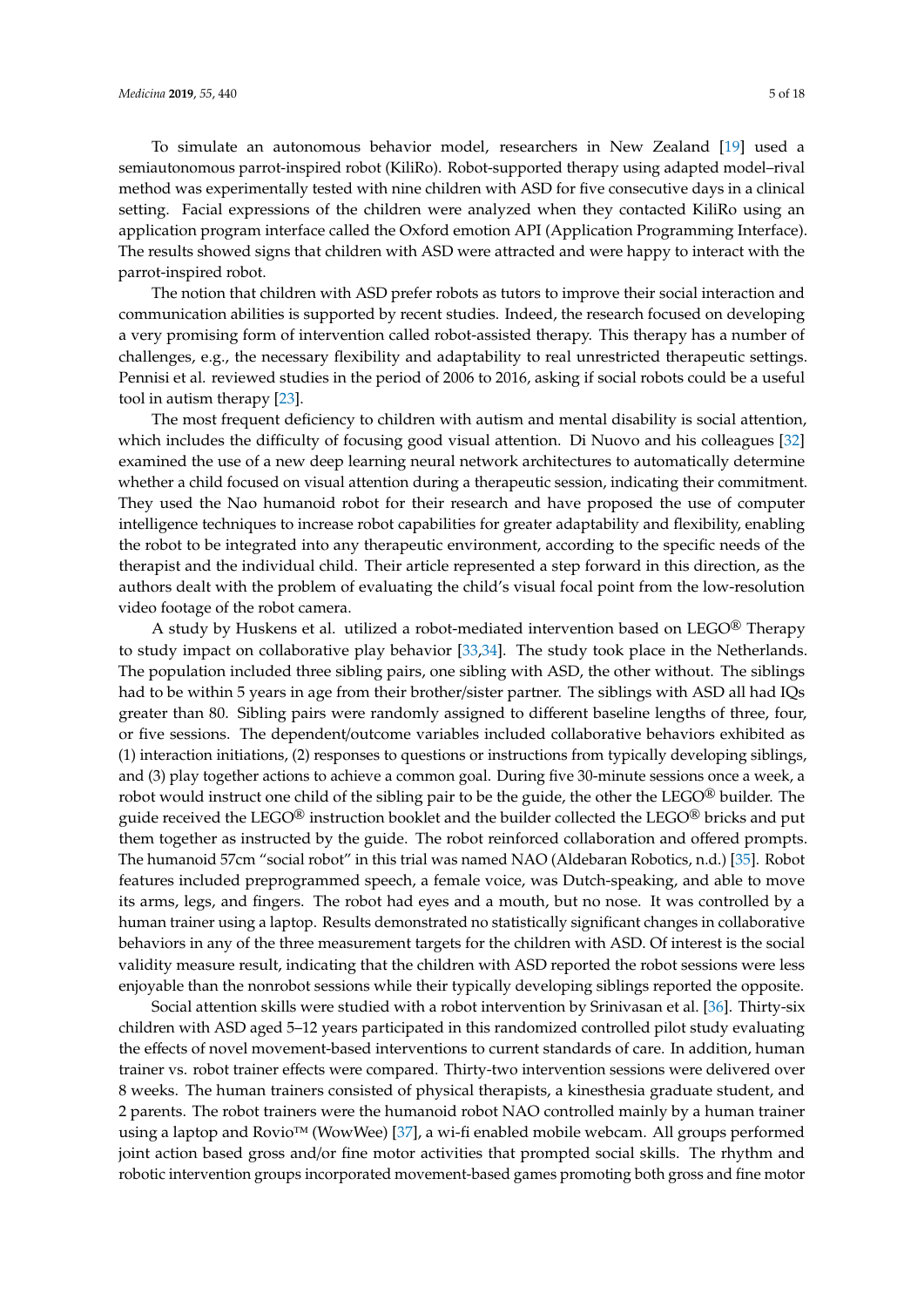skills. The comparison group utilized sedentary activities promoting fine motor skills. The rhythm and comparison groups demonstrated joint attention improvements. Social attention was improved most in the rhythm group, followed in sequence by the robot group and comparison group. The authors reported that rhythmic and whole-body interpersonal synchrony games led to high levels of social attention compared to sedentary activities. The robot intervention was noted to be hindered by technical limitations, suggesting advances in autonomy and contingent responding would make the robot a more effective tool to assist children with ASD.

In another similar study by Srinivasan et al. [\[38\]](#page-16-13) utilizing the previously reported rhythm and robotic therapy intervention with NAO and Rovio, the outcome targets were repetitive behaviors and affective states in children with ASD. Repetitive, disruptive behaviors negatively impact social acceptance and thus are often addressed as part of social skills therapy. Following thirty-two 45-minute intervention sessions, rhythm and robotic therapy was compared to the standard of care intervention in 36 children with ASD, age 5–12 years. The outcomes targeted were frequencies of sensory, negative, and stereotyped behaviors. In addition, the duration of time the children displayed positive, negative, and interested effect was measured. Results indicated that early in the sessions, the rhythm and robot groups exhibited greater negative behaviors than the control group. The control group exhibited greater sensory behaviors. After training, the rhythm group reduced negative behaviors. The other groups did not. Affective state results indicated the rhythm and robotic groups demonstrated greater interested affect across all sessions. Negative affect was decreased and interested affect increased in the rhythm group after training. The robot intervention however displayed reduction in positive affect. The authors concluded their results suggest rhythm-based interventions are socially engaging treatment tools to address core challenges in children with ASD.

Taheri et al. [\[39\]](#page-16-14) introduced clinical interventions with social humanoid robots in the treatment of autistic Iranian twins in a pilot study based on a single subject design experiment. The robot-assisted interventions for a pair of fraternal twins—one with HFA and one with LFA—are described. Either the robot and/or the therapist gave the instructions for each game to the children and their parents. The treatments were held in a  $5 \times 5 \times 3$  m room. The experimental setup was made up of one or occasionally two humanoid robots. In addition, there were two laptops, two cameras (for filming sessions), Microsoft Kinect Sensor, a video projector, and a whiteboard and chairs for all involved. Results of the 2.5-month robotic treatment demonstrated improvement in the HFA subject's social and communication skills, while the LFA subject showed improvement in decreased stereotyped behaviors. While noting several study limitations, the researchers observed that robot group games had the potential to improve not only communication but social skills too.

In another research Taheri et al. [\[40\]](#page-16-15) observed significantly increased verbal communications of paired-groups following a robot-assisted group games program. The six male participants with autism consisted of three pairs: (1) a pair of 7-year-old fraternal twins, one of whom with high-functioning and the other one with low-functioning autism; (2) two siblings with high-functioning ASD, one age 15 years, the other age 10 years; and (3) two high-functioning classmates aged 6 and 7 years old. The participants took part in games at each session in different modes: Robot–Child or Robot–Child–Peer/Parent/Therapist interactions. (i) Real-time imitation by the robot in upper body movements of the child (in Robot–Child mode). (ii) Teaching imitation/motor skills by the robot to the children through individual/paired-group exercise and dances (in Robot–Child and Robot–Child–Peer/Parent modes). (iii) Playing a real xylophone (in Robot–Child mode) pointing to far/near points and showing the cards/objects by the robot/child (in Robot–Child mode). (iv) Kinect-based recognition game and classification of animals, fruits, places, and objects by pointing to different baskets on the screen (in Robot–Child and Robot–Child–Parent modes). (v) Playing a developed Kinect-based virtual xylophone on the screen (in Child–Parent/Therapist modes).

Pour et al. [\[41\]](#page-16-16) studied facial expression recognition in a 2-part study using a humanoid robot named "Mina". The first part of the study measured reaction and acceptance of the robot's facial responses by children with ASD. Fourteen Iranian children ages 3–7 years participated with a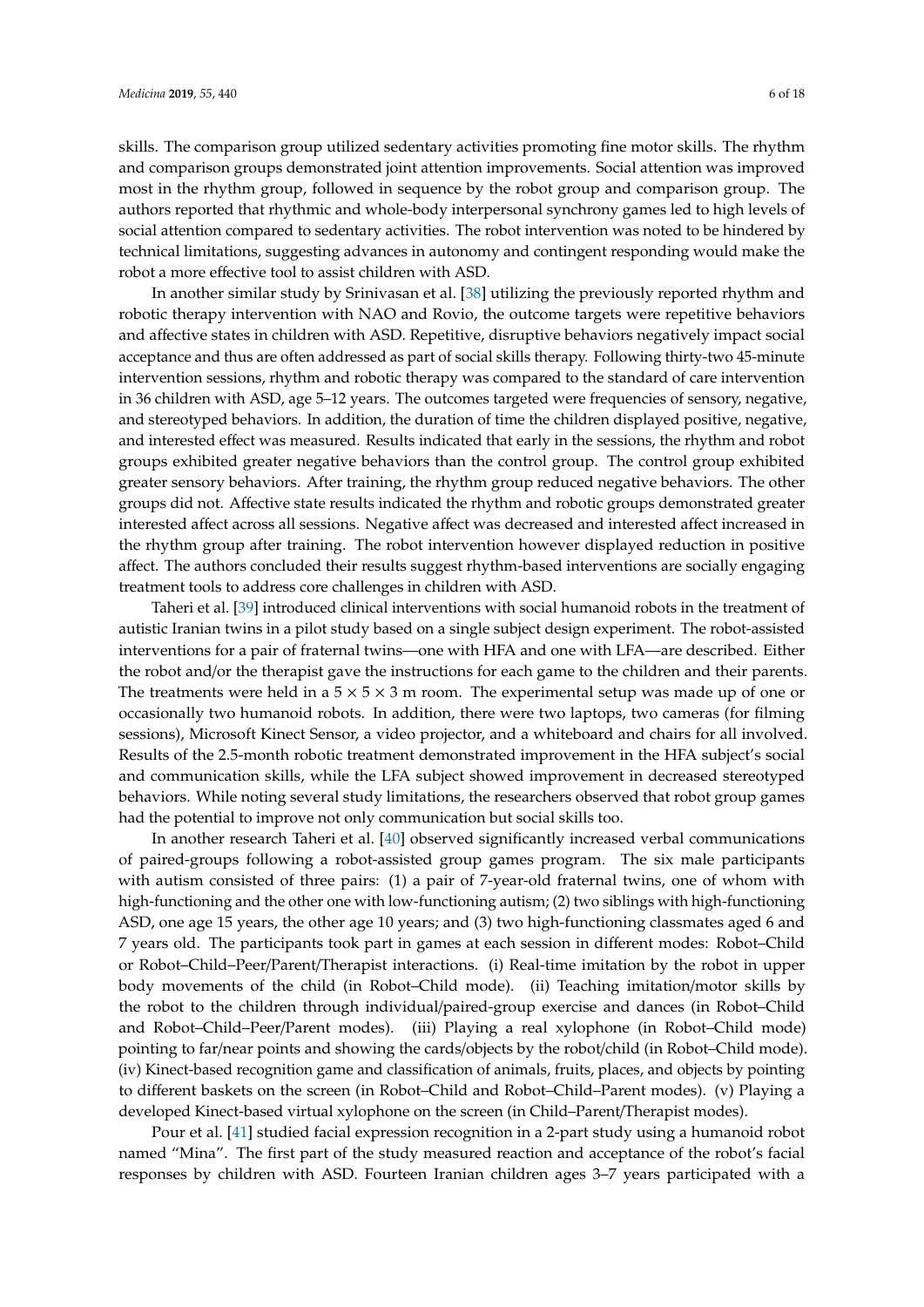the subjects with ASD had better performance mimicking the human mediators than the robot. A study by van Straten et al. [\[42\]](#page-16-17) evaluated task performance and affective state outcomes of children with ASD aged 4–8 years playing puzzle games with a robot. The researchers studied the effects of the robot's intonation and bodily appearance, noting that both impacted the children's affective states but not their task performance. Researchers stated the robot's human-like body appearance as compared to mechanical bodily appearance led to a higher degree of interest by the child in the child–robot interaction and that congruence of bodily appearance and intonation triggered a higher degree of happiness in the children.

David et al. [\[43\]](#page-17-0) investigated use of a social robot in Cluj-Napoca, Romania. Five children with ASD participated in their research study. The researchers hypothesized that the more social cues the robot uses in child–robot interaction sessions (i.e., head orientation, pointing, and verbal indication), the better the child would perform maintaining joint attention. The results met the hypothesis.

A study by Desideri et al. [\[44\]](#page-17-1) reported the results of a pilot test conducted using a social robot intervention targeting developmental and social skills. This study evaluated the educational sessions' impact on engagement and learning achievement in two 9-year-old male children with ASD and intellectual disability. Results suggested that interaction with a social robot enhanced engagement and goal achievement in one participant while the 2nd participant demonstrated only enhanced goal achievement.

A creative study combining virtual reality technology and social robotics for tutoring children with ASD was undertaken by Saadatzi et al. [\[45\]](#page-17-2). Research subjects included three children with ASD, ages 6–8 years. The tutoring system featured a virtual teacher instructing sight words, and included a humanoid robot emulating a peer. Results indicated that participants acquired, maintained, and generalized 100% of the words explicitly instructed to them, made fewer errors while learning the words common between them and the robot peer, and vicariously learned 94% of the words solely instructed to the robot. Researchers observed that participants responded positively to the robot peer's performance (e.g., "thank you" and "nice job"). One of the participants consistently greeted the robot and hugged it when the session was completed. Another participant began imitating the robot's happy gestures. The researchers suggested that similar package may serve as a context under which learners can safely practice the performance of critical social responses.

So et al. [\[46\]](#page-17-3) also utilized robot intervention in their research. They examined whether Chinese-speaking preschool children with ASD in their early childhood could catch up to the level of gestural production found in typically developing, age-matched children and whether they showed an increase in verbal imitation after the completion of robot-based training intervention. Comparison was made to a waitlist control group. Results were favorable during the trial and were maintained in delayed post-tests. The researchers concluded that robot-based intervention may reduce the gestural delay in children with ASD in their early childhood.

These studies highlight uses of robot-assisted interventions to teach social skills to children with ASD. The systematic review by Grossard and colleagues [\[24\]](#page-16-18) reported excellent state of the art in the topic ICT and autism care in the period of 2017 to 2018. They analyzed serious games and social robots. The authors noted children with ASD have a specific need for predictability, visual support, and a sequential presentation of information, which aligns well with the use of social robots. They concluded that social robots offer clinicians new ways to interact and work with people with ASD.

### *3.2. Interventions with Serious Computer Games*

Serious computer game was the other major category utilized in the studies evaluated. A game is a rule-based formal system with a variable and quantifiable outcome, where different outcomes are assigned different values, the player exerts effort in order to influence the outcome, the player feels attached to the outcome, and the consequences of the activity are optional and negotiable [\[47\]](#page-17-4).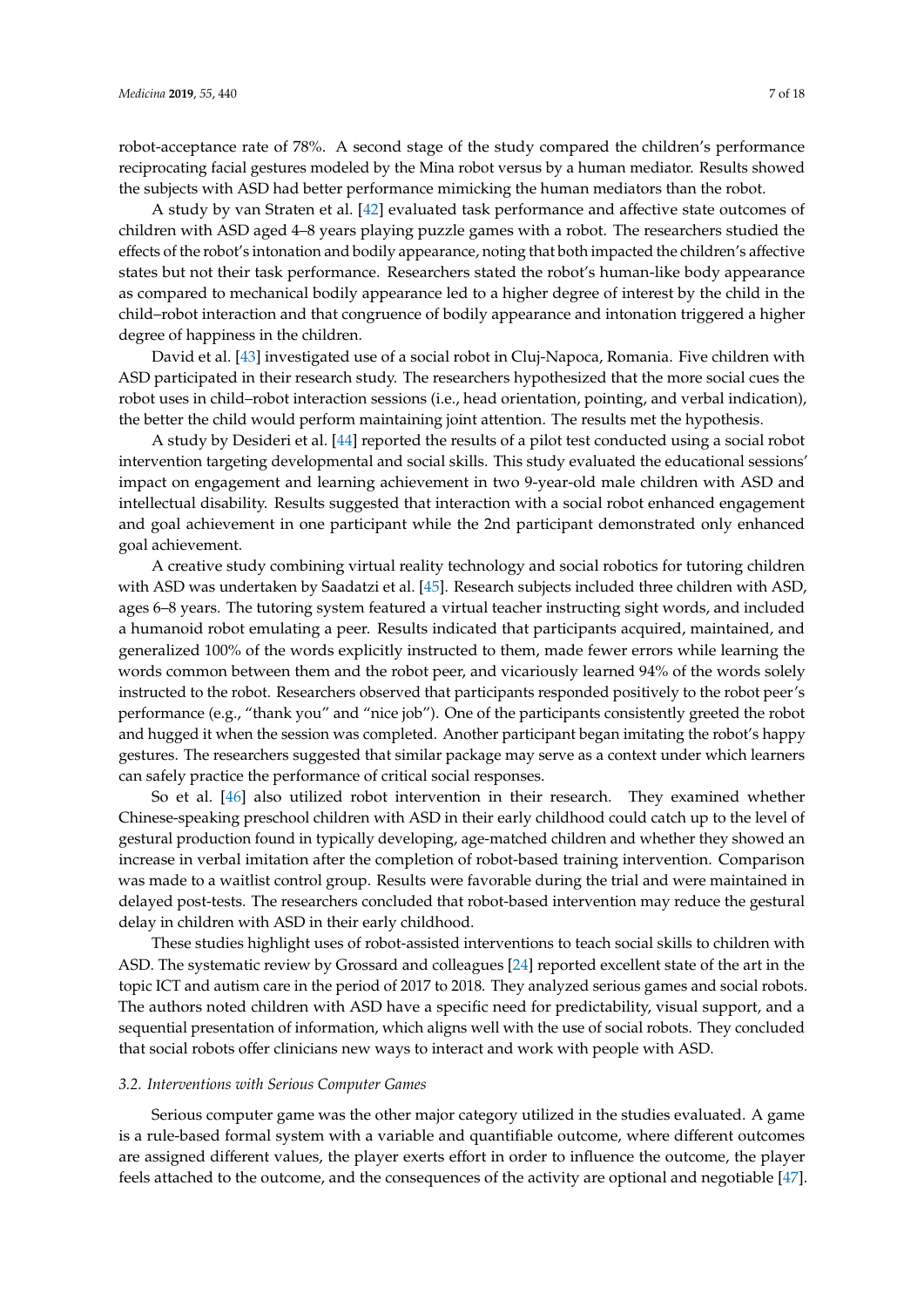The term "serious games" denotes digital games serving serious purposes like education, training, advertising, research and health. Serious games, particularly adventure and shooter games, already play an important role in prevention and rehabilitation. Intelligent serious games are raising many hopes for developments in the educational field in the upcoming decades [\[48\]](#page-17-5). Computer games may be offered in combination with an internet connection or may stand alone. The combination of an internet connection, a multimedia environment featuring 2D/3D animation and virtual reality has led

Seven of the 18 studies evaluated utilized a serious computer game intervention. Khowaja et al.[\[50\]](#page-17-7) studied the use of serious games as an intervention to teach vocabulary words to children with ASD. After developing a game design framework specific to this population, an experimental evaluation prototype was introduced to examine its effectiveness in improving receptive identification of vocabulary terms. Pre- and post-evaluations demonstrated improvement in learning vocabulary terms among children with ASD after using the game, with retention of these terms at 2 weeks post-trial.

to the development of a plethora of serious simulation games intended for learning [\[49\]](#page-17-6).

Aresti et al. [\[51\]](#page-17-8) experimented with a computer game intervention to drive eye contact communication. This study of 20 children aged 3–8 years with ASD compared to neurotypically developing children utilized a 3-level computer game with preprogrammed automatic stops in the game requiring interaction and communication with the session leader to continue the game. An eye tracker measured eye contact and duration of eye contact. Reaction time was also evaluated. This intervention was delivered by an educationalist. The research was conducted by a multidisciplinary team of psychologists, educationalists, and engineers. This study took place in Spain. The authors concluded their study suggests usefulness of this serious game in cognitive rehabilitation of children with ASD.

Rice et al. [\[52\]](#page-17-9) utilized a computer software program FaceSay™ and its face-processing instructions offered through three of its computer games to evaluate impact on emotion recognition, understanding another's perspective, and social skill improvement with a sample of 31 elementary school HFA children in California, USA. Para-educators conducted the computer-aided intervention sessions. Results demonstrated significant differences between groups post-test in Affect Recognition score. The adjusted average (adj M) for the clinical group was 12.59, while the control group's adjusted average was 8.50 [F  $(1.28) = 20.45$ ,  $p < 0.001$ ]. Mentalizing assessments for post-test Theory of Mind score after controlling for pretest score demonstrated these results: adj  $M = 12.39$  clinical group vs. 16.85 control group [F (1.28) = 37.35,  $p < 0.001$ ]. Teacher report assessing social impairment demonstrated significance post-test at *p* < 0.05 with adjusted mean 67.7 clinical group and 62.3 control group  $[F(1.28) = 4.523]$ . No significant differences were noted in teacher report for positive or negative interaction with peers. The study's authors indicate their findings suggest computer technology can be effective in teaching children with ASD to understand the mental states of others, that FaceSay enhances ability to recognize emotion and understand another's perspective, and that it shows opportunity to enhance these skills in the general school environment.

Boyd et al. [\[53\]](#page-17-10) evaluated a collaborative iPad game's effect on social relationships. Study participants included four dyads (eight children randomly assigned to pairs). The children were recruited from a school's special day class for children with ASD in 3rd to 5th grades (ages 8–11 years). The study took place in California, USA. The purpose of this trial was to evaluate the relationship between specific game elements and level of intimacy in social relationships. The study intervention was "Zody" (Zody's World: The Clock of Catastrophe) (SymPlay LLC, n.d.) [\[54\]](#page-17-11), a collaborative iPad (Apple Inc., n.d.) [\[55\]](#page-17-12) game with 4 mini-games designed to teach social skills. A cooperative mode was implemented during weeks 2 and 4 of the study, while LEGO® play sets were utilized during weeks 1 and 3. The dependent variable was behaviors observed in the learning and practicing of social skills in domains of membership, partnership, and friendship. Results were obtained from observations collected by three different researchers along with participant interviews at the end of the study. Data went through several rounds of coding.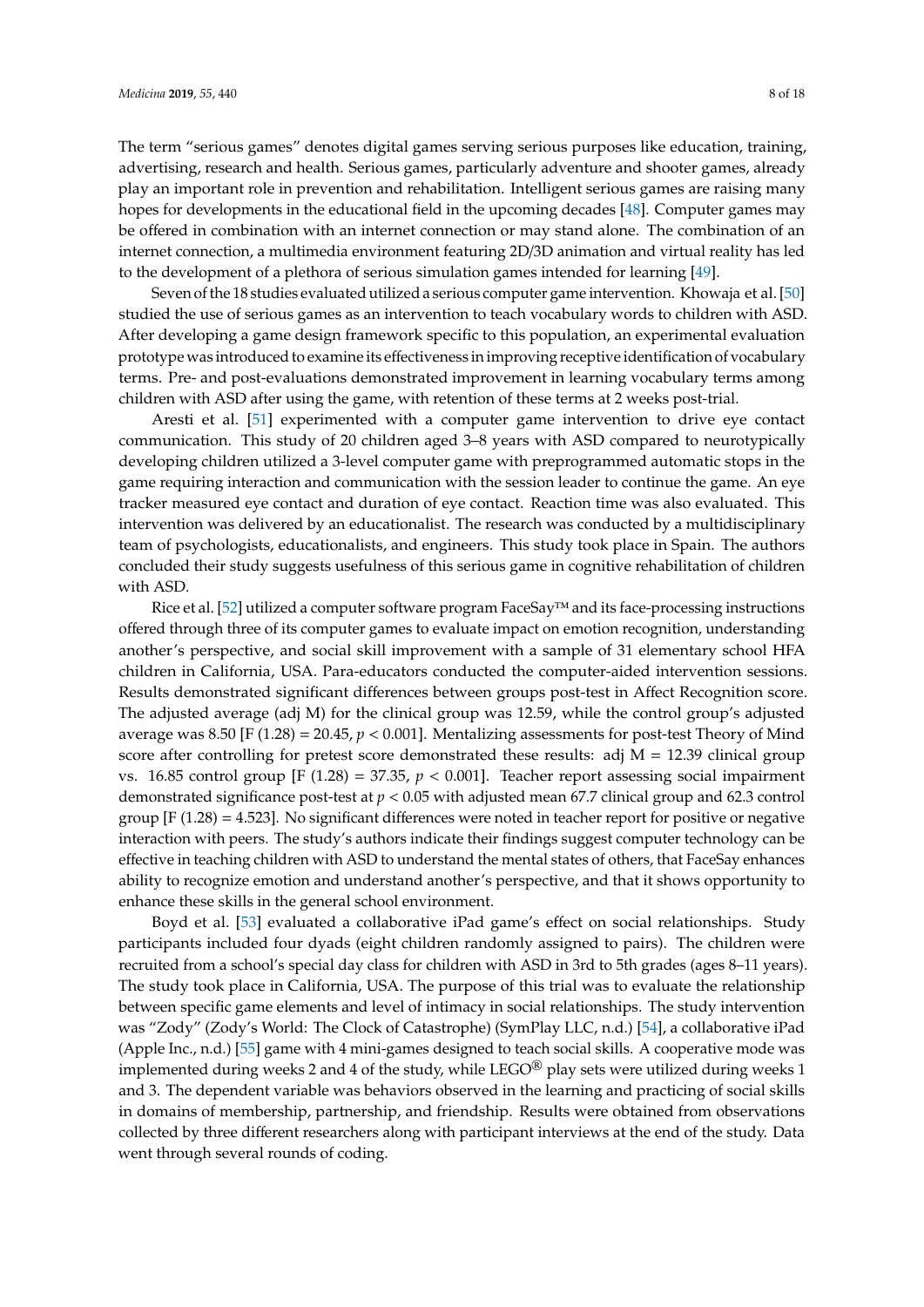The domain Membership was supported by both the Zody iPad game and by a LEGO<sup>®</sup> play set. The Partnership domain was similarly supported. Zody supported the Friendship domain through shared joy of winning, visual and auditory praise, earning points and "level up" when a game is won. Empathy was built into Zody as well as exhibited in opportunities to experience losses, offer commiseration, and hear auditory feedback commiseration scripts to later model. The authors concluded that collaborative games on tablets are effective as sustainable social skills intervention. Executive function skills, in particular working memory and cognitive flexibility were studied by de Vries et al. [\[56\]](#page-17-13). Executive function skills are cognitive processes that facilitate goal-directed behavior and flexibility. The impact of executive function training, notably working-memory and flexibility training offered through "Braingame Brian" [\[57\]](#page-17-14) including game elements, were studied against a mock training control.

The study took place at the University of Amsterdam, Netherlands, and included 121 children with ASD, ages 8–12 years, with IQs greater than 80, and without seizure disorders. The participants were randomly assigned to the adaptive working memory training  $(N = 40)$ , the adaptive cognitive flexibility training ( $N = 37$ ), or the nonadaptive control mock training ( $N = 38$ ). Following intervention, all children in all groups, including the mock control group, exhibited improvements in working memory, cognitive flexibility, attention, and parent ratings. No improvement was observed in inhibition. Statistically significant differences across groups were not achieved. The attrition rate was high: 26%. These results led the authors to conclude that the intervention in its present form was likely not justified for children with ASD.

A study conducted by Thomeer et al. [\[58\]](#page-17-15) evaluated ASD symptoms, social skills, emotion encoding, and decoding skills in HFA children 7–12 years old, following the intervention of a computerized software program "Mind Reading: the Interactive Guide to Emotions" [\[59\]](#page-17-16) and in vivo rehearsal. A sample of 43 was studied with 22 randomly assigned to the treatment group and 21 to the waitlist control group. The trial took place at a college campus in the USA and was conducted by the psychology discipline. The study was conducted to examine the primary author's enhanced protocol for this cognitive based intervention. Emotion recognition (ER) in faces and in voices and emotion encoding and decoding skills were the primary measures assessed. ER in faces demonstrated significance at  $p < 0.001$  in post-test and follow-up phases, indicating improvement in the clinical group over the control group. Effect sizes were large. ER in voices achieved similar results but limited to medium effect size at the follow-up phase with  $p = 0.006$ . Emotion encoding achieved significance as well. Differences between groups at post-test were t  $[40] = 2.33$  $[40] = 2.33$ ,  $p = 0.0125$  (one-tail),  $d = 0.61$  and at follow-up t  $[40] = 2.93$  $[40] = 2.93$ ,  $p = 0.003$  (one-tail),  $d = 0.85$ , favoring the treatment group. Emotion decoding achieved significance between groups in the follow-up measure only, also favoring the treatment group. The authors asserted the study results suggest the "Mind Reading" protocol, inclusive of interactive software instructions, in vivo rehearsal, and behavioral reinforcement, was effective in improving all four primary measures assessed.

The final study evaluated was conducted by DeThorme et al. [\[60\]](#page-17-17). Utilizing a computerized feedback system developed from the software package VocSyl© against a traditional noncomputerized pacing board, speech was the target outcome in this study. Intervention arms of the study aimed to assist children to produce multisyllabic utterances. Participants included children with speech language impairments, age 2–8 years, diagnosed with ASD, Developmental Disability Unspecified, Cerebral Palsy, Childhood Apraxia, or Down Syndrome. Of the 18 child sample, six had ASD. The study took place at a Midwest university in the USA in Speech-Language clinic. Sessions were conducted by a graduate student clinician supervised by a certified speech-language pathologist. Outcomes evaluated included percent of target words at post intervention, at maintenance phase, and average number of new words achieved. Results demonstrated 58%, 60%, and 8–9 words, respectively, for the VocSyl group; 50%, 50%, and 7–8 words for the pacing board group; and 23%, 22%, and 3–4 words for the active control group.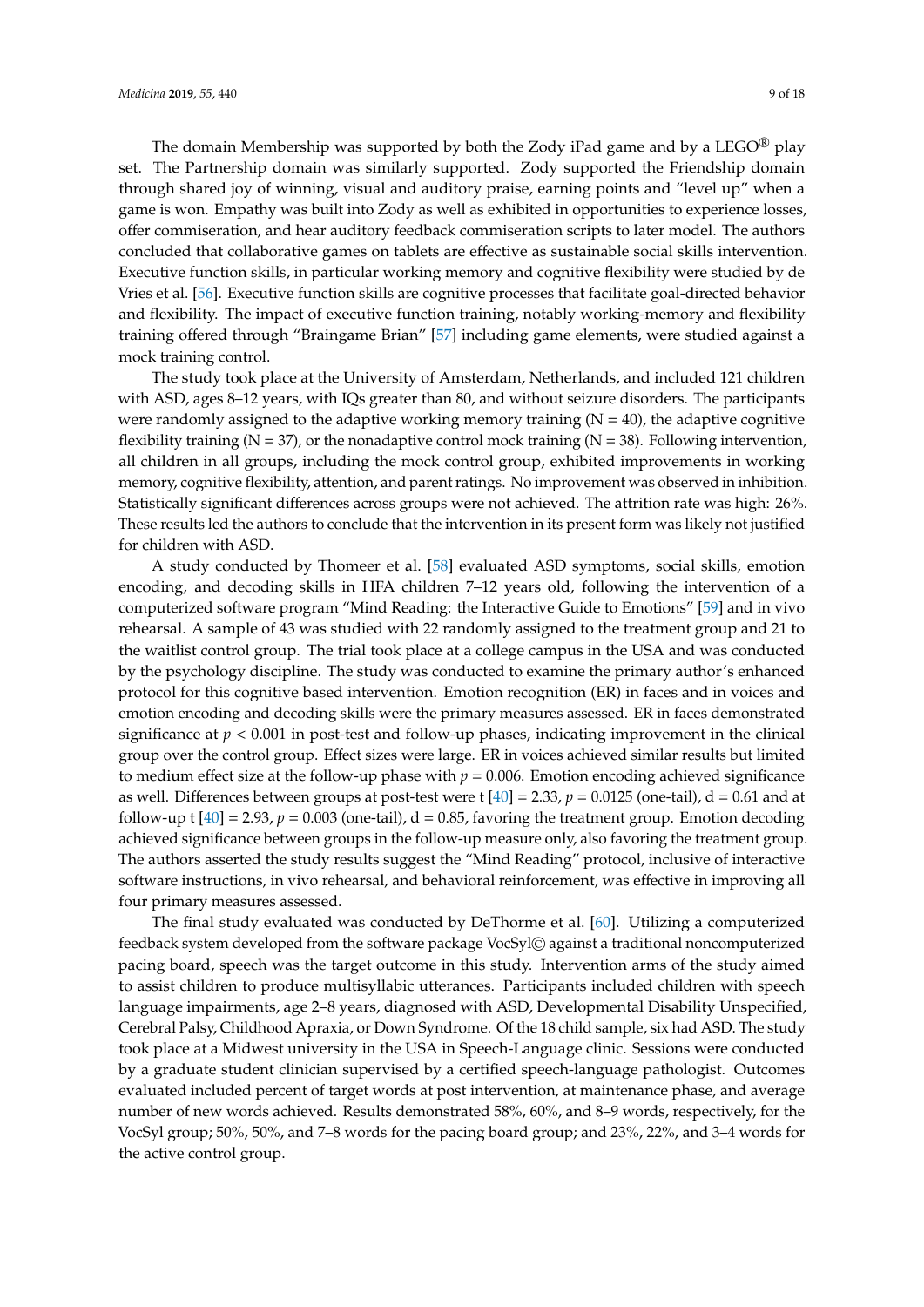# **4. Discussion**

The reviewed 18 computer- and robot-assisted therapy studies address various aspects of social skills to help children with ASD overcome core deficits. They reveal noteworthy strengths, limitations, and implications. The strengths include study design, researcher attempts to address common issues known to people with autism in their study designs to reduce confounding variables and ease participant comfort, and inclusion of measures evaluating generalization of new skill in different environments and over time.

All studies included a research design with controlled comparison. Some method of randomization was achieved in most. These factors increase the validity of results by demonstrating the outcomes are specific to the intervention being studied if seen only in the experimental group and not in the control group. A variety of controlled study methods were utilized.

Another noted strength of the compiled studies was that many incorporated the subject's real-world environment in their study protocol. This strategy is beneficial in a number of ways. It has the potential to reduce discomfort known to be common in children with ASD when faced with changes in their routine which often manifest as anxiety reactions producing negative behaviors [\[16](#page-15-10)[,61\]](#page-17-18). Proactively minimizing variables such as these in the design of the research protocol not only keeps the subjects more comfortable but also has the potential to influence study validity by diminishing a confounding variable—anxiety—and its potential corruption of study results.

A third strength of the compiled studies is that many included generalization of the new skill as an outcome measure in addition to maintenance of that skill over time. Generalization is a common challenge in people with autism [\[1](#page-15-0)[,12](#page-15-15)[,16\]](#page-15-10). Generalization can be understood as taking what is learned in one setting or situation and being able to apply that knowledge to another setting or situation [\[12\]](#page-15-15). Most of the trials assessed generalization of the skills in alternative environments (e.g., at home or on the playground) or with people other than the researchers (siblings, peers, teachers, etc.). Maintenance of skill was assessed in several studies. Generalization and maintenance measurements suggest an intervention has sticking power and usefulness beyond the study environment itself.

The need to study a representative sample whose abilities and challenges are similar across the group is a factor that researchers must actively address when studying those diagnosed with autism, as this is a spectrum disorder. The compiled studies attempted to achieve this by utilizing inclusion/exclusion criteria for their samples, many using a standardized IQ score of 70 for U.S. studies and 80 for European & Middle East studies. In other trials that included participants from both IQ domains (some above 70, some below), the researchers reported results of the different subsets and established equivalence of experimental and control groups. These interventions assist in validity of results and generalizability to a specific subset of people with autism.

Limitations of the compiled studies were noted to include small sample sizes and the use of observation as a measurement method. Small sample sizes with fewer than 50 subjects were noted in all but 1 study. The deVries et al. [\[56\]](#page-17-13) trial had a sample size of 121 participants. Aside from this study, small sample size may be influenced by the marked variance seen in individual abilities and limitations that make people with autism a challenging population to study. Researchers are pressed to find a common sample of subjects. Age bands often used to help define child samples are not necessarily representative of commonality in ASD samples, even when accounting for IQ score. This unfortunate situation may be due to the differing treatments, intensity, and duration of therapy offered to address ASD challenges in some children while others of the same age may have received no therapy at all. While the 18 studies had small or relatively small sample sizes, this may actually be representative of the researchers exercising strong sample selection methodology, serving as a study strength as well as a limitation.

A further limitation of several studies was reliance on researcher or parent observation of the outcome variable as a measurement method. This has the potential to produce less reliable results due to subjectivity and human error. While it was noted that the researchers incorporated efforts to minimize these risks by defining outcome terms and including inter-rater reliability measurement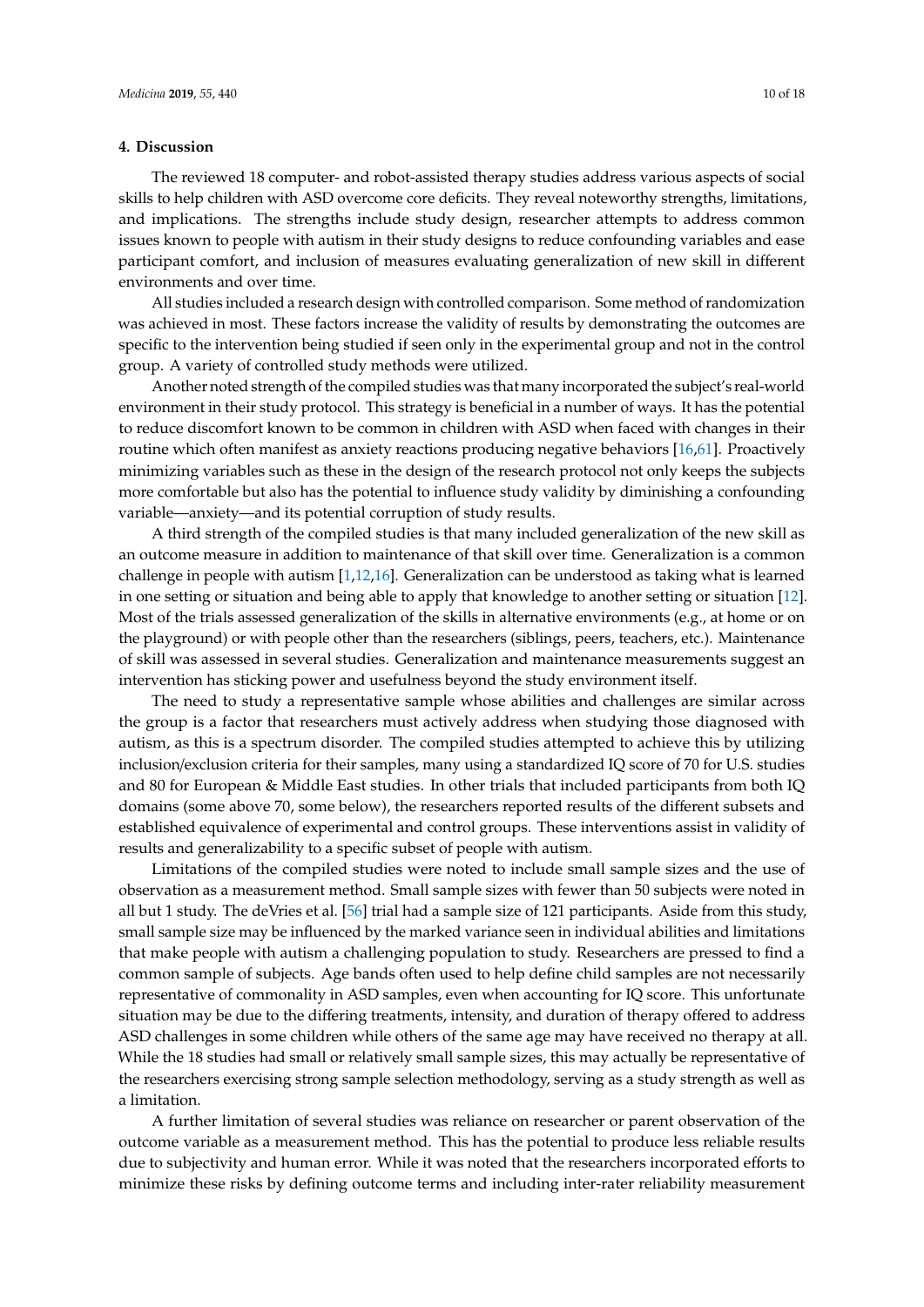in the study protocols, nonetheless, the observation method of measuring results has the potential to contaminate findings. This literature review was also limited by its article selection methodology, exclusion criteria for publication, languages other than English, and the inability to access some documents to evaluate eligibility.

Implications of compiled results from the 18 studies evaluated generally reveal computer and robot assistance in social skills therapy interventions as early in its evolution. While several products being studied were still in the proof-of-concept stage or were iterations to enhance the technology or study it within a different sample population, their influence to drive improvement in social skill acquisition for people with autism is showing promise. Noted use of these products during therapies conducted by multiple disciplines working with these children further supports their usefulness. Awareness of the many computer- and robot-assisted therapies amongst educators, clinicians, funding sources, innovators, those with ASD, and their parents can promote continued application of these tools to help address core social skill challenges.

# **5. Conclusions**

This paper intends to understand what IT platforms were being evaluated in computer- and robot-assisted social skills therapy for children with ASD, and further identify professional disciplines utilizing computer- and robot-assisted therapies, the outcomes, and intervention effectiveness. Robots and serious computer games were two noted types of IT tools utilized based on the reviewed literature. The number of robot studies published in 2018 compared to previous years suggests that the popularity of robots has increased recently.

It was noted that special education teachers, speech therapists, physical therapists, and psychologists were all evaluating the incorporation of these technologies into the therapy they provide. Outcomes being evaluated included emotion and face recognition, as well as communication methods including eye contact, speech vocalization, and pragmatic application. Social interactions, collaborative play behaviors, executive function abilities, task performance, imitation, social attention patterns and engagement, social relationship development, repetitive behaviors, and positive and negative affect were all studied.

The effectiveness of these interventions varied across the studies. The majority of studies demonstrated some level of encouraging results, despite several study's limitations noted. A tool for further investigation is provided (Table [A1\)](#page-11-0). Organizing knowledge obtained from this review may assist professionals, parents, innovators, funders, and those with ASD to further examine each product. However, one research study concluded that its intervention in its present form was probably not suitable for children with ASD [\[56\]](#page-17-13); while another trial concluded there was limited effectiveness of its intervention [\[33\]](#page-16-8). Wide interest amongst stakeholders has the potential to promote enhanced capabilities of these technologies due to greater product use and further investment in the development of these computerized tools. Further studies are necessary to evaluate their effectiveness amongst adults with ASD and within unique subsets of the higher functioning autism population (e.g., those with above average or higher IQ scores). Advocating for the use of evidence-based therapies, including those that incorporate new technology, in an individual's educational plan has the potential to produce benefits that last a lifetime.

**Author Contributions:** J.D. played a role in conceptualization, methodology development, data collection, sorting, analysis, developing the research ideas, and writing the article. A.K. played a role in conceptualization, methodology development, supervision, overseeing data collection and analysis, and helped to write the article. Y.L. played a role in methodology development, data collection, analysis, and helped to write the article. C.S.-L. played a role in conceptualization, data collection, developing the research ideas, and helped to write the article.

**Funding:** This research received no external funding.

**Conflicts of Interest:** The authors declare no conflict of interest.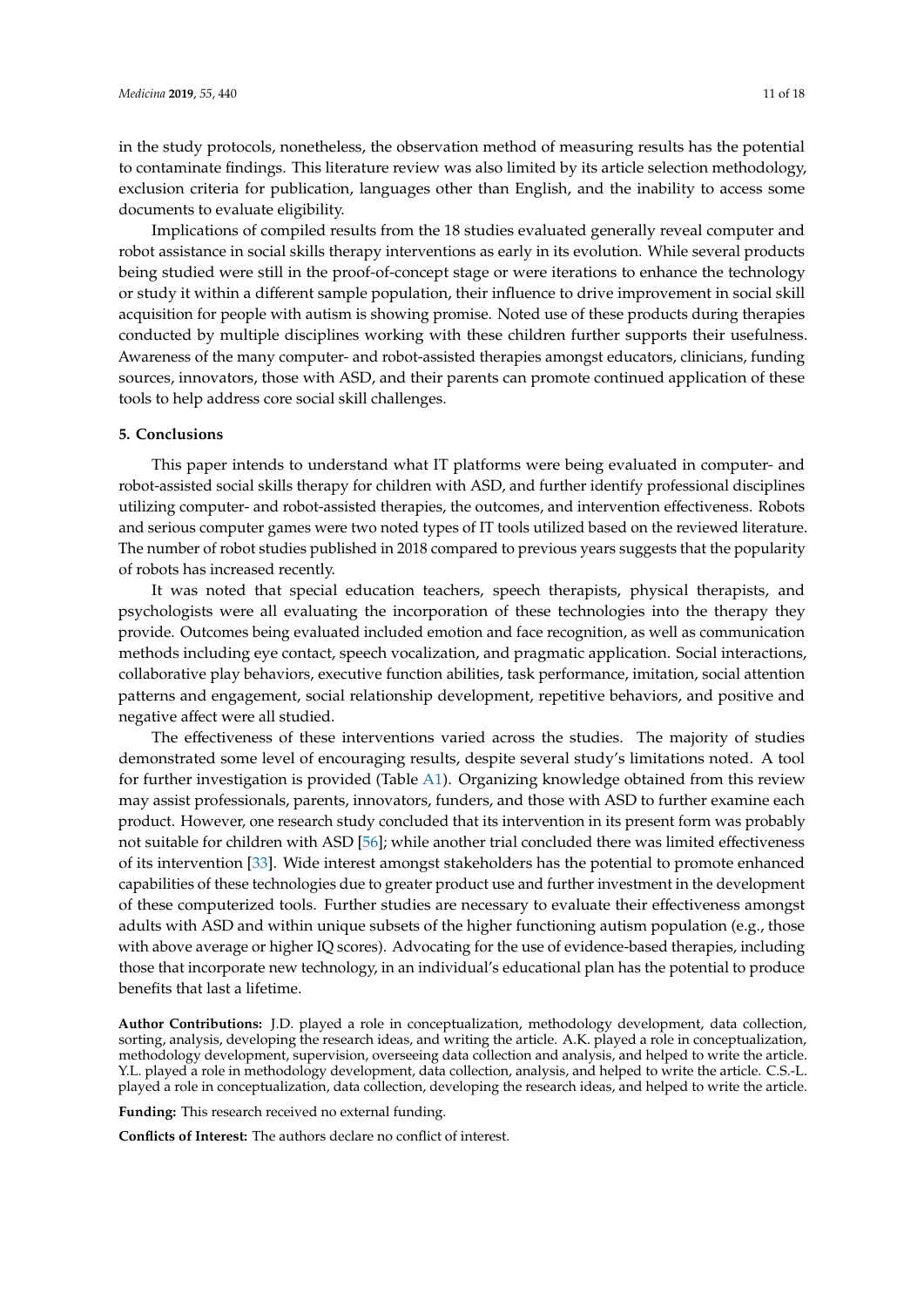# **Appendix A**

<span id="page-11-0"></span>

| <b>Therapy Target</b>                                                                                     | <b>Author (Year)</b>                                | <b>Study Purpose</b>                                                                                                                                                                                                            | <b>Additional Information</b>                                                                                                                                                                                                                                                                                                                                                         |
|-----------------------------------------------------------------------------------------------------------|-----------------------------------------------------|---------------------------------------------------------------------------------------------------------------------------------------------------------------------------------------------------------------------------------|---------------------------------------------------------------------------------------------------------------------------------------------------------------------------------------------------------------------------------------------------------------------------------------------------------------------------------------------------------------------------------------|
| <b>Serious Computer Games</b>                                                                             |                                                     |                                                                                                                                                                                                                                 |                                                                                                                                                                                                                                                                                                                                                                                       |
| Eye contact,<br>communication,<br>social interaction                                                      | Aresti-Bartolome and<br>Garcia-Zapirain (2015) [51] | Purpose: Assess how rehabilitation activities and<br>supervised computer games added to a system<br>designed for children with ASD can assist<br>communication and interaction between children<br>with ASD & professionals.    |                                                                                                                                                                                                                                                                                                                                                                                       |
| Emotion recognition,<br>mentalizing, social skills                                                        | Rice et al. (2015) [52]                             | Purpose: Determine the effects of FaceSay on ability of<br>children with ASD to recognize emotions, understand<br>another's perspective, and improve their social skills<br>compared with those not receiving the intervention. | Symbionica LLC. FaceSay™ Social Skills Software<br>Games. http://www.facesay.com/                                                                                                                                                                                                                                                                                                     |
| <b>Executive function skills:</b><br>Working memory, Cognitive<br>flexibility, attention,<br>& inhibition | de Vries et al. (2015) [56]                         | Purpose: Study 2 executive function training<br>conditions: a working-memory (WM) training, and a<br>cognitive flexibility training against a mock<br>training control.                                                         | Prins, P. J., Ten Brink, E., Dovis, S., Ponsioen, A.,<br>Geurts, H. M., de Vries, M., & Van der Oord, S. (2013).<br>"Braingame Brian": Toward an executive function<br>training program with game elements for children<br>with ADHD and cognitive control problems. Games<br>for Health Journal: Research, Development, and<br>Clinical Applications, 2(1) doi:10.1089/g4h.2013.0004 |
| Social relationship levels<br>of intimacy                                                                 | Boyd et al. (2015) [53]                             | Purpose: Explore the relationship between specific<br>game elements and level of intimacy in social<br>relationships for children with social skill challenges.                                                                 | SymPlay LLC. Zody's World: The Clock of<br>Catastrophe. https://itunes.apple.com/us/app/zodys-<br>world-clockcatastrophe/id821791253?mt=8                                                                                                                                                                                                                                             |
| Communication<br>Vocabulary learning                                                                      | Khowaja et al. (2019) [50]                          | Purpose: Evaluate the use of a serious game<br>developed using a game design framework<br>developed for people with autism on improving<br>vocabulary learning.                                                                 |                                                                                                                                                                                                                                                                                                                                                                                       |
| Emotion recognition skills,<br>ASD symptoms, social skills                                                | Thomeer et al. (2015) [58]                          | Purpose: Evaluate the efficacy of a computer software<br>(Mind Reading) and in vivo rehearsal treatment on<br>the emotion decoding and encoding skills, autism<br>symptoms, and social skills of children with HFASD.           | Baron-Cohen, S., Golen, O., Wheelright, S., Hill, J. J.<br>(2004). Mind Reading: The interactive guide to<br>emotions. London: Jessica Kingsley Publishers.                                                                                                                                                                                                                           |

**Table A1.** Summary table of computer- and robot-assisted therapies for children with autism spectrum disorder (ASD).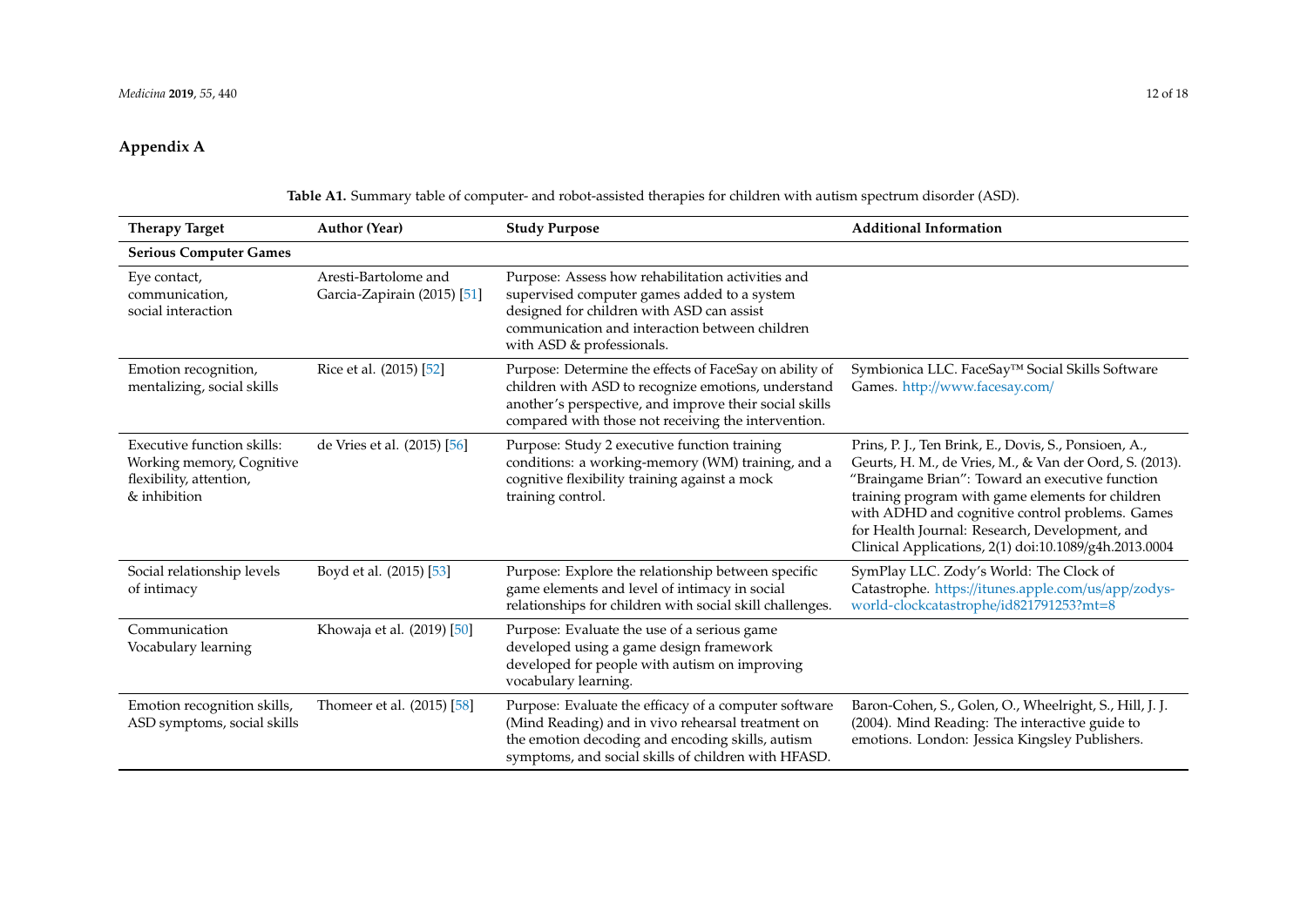| <b>Therapy Target</b>                                                  | <b>Author (Year)</b>          | <b>Study Purpose</b>                                                                                                                                                                                                                                                                   | <b>Additional Information</b>                                                                                                                                                                                                                                      |
|------------------------------------------------------------------------|-------------------------------|----------------------------------------------------------------------------------------------------------------------------------------------------------------------------------------------------------------------------------------------------------------------------------------|--------------------------------------------------------------------------------------------------------------------------------------------------------------------------------------------------------------------------------------------------------------------|
| <b>Serious Computer Games</b>                                          |                               |                                                                                                                                                                                                                                                                                        |                                                                                                                                                                                                                                                                    |
| Speech target productions                                              | DeThorne et al. (2015) [60]   | Purpose: Examine the effectiveness of 2<br>speech/language (S/L) interventions aimed at<br>facilitating children's multisyllabic productions: one<br>incorporated in a novel computerized feedback<br>system (VocSyl) & the other using a traditional<br>noncomputerized pacing board. | Hailpern, J. M., Karahalios, K., DeThorne, L., Halle, J.<br>(2010). Vocsyl: visualizing syllable production for<br>children with ASD and speech delays. Assets '10.<br>297-298                                                                                     |
| Robots                                                                 |                               |                                                                                                                                                                                                                                                                                        |                                                                                                                                                                                                                                                                    |
| Collaborative play behavior                                            | Huskens et al. (2015) [33]    | Purpose: Investigate the effectiveness of a brief<br>robot-mediated intervention based on Lego therapy<br>on improving collaborative behaviors (i.e., interaction<br>initiations, responses, & play together) between<br>children with ASD & their siblings during play<br>sessions.   | Aldebaran Robotics. Nao. https:<br>//www.ald.softbankrobotics.com/en/cool-robots/nao<br>LeGoff, D. B. (2004). Use of $LEGO^{\circledR}$ as a therapeutic<br>medium for improving social competence. Journal of<br>Autism and Developmental Disorders, 34, 557-571. |
| Sensory, negative and<br>repetitive behaviors, and<br>affective states | Srinivasan et al. (2015) [38] | Purpose: Systematically compare the effects of 8-wk<br>long rhythm & robotic therapies to standard of care<br>intervention on behavioral, affective, social<br>communication & motor skills.                                                                                           | Aldebaran Robotics. Nao. (see reference above)<br>WowWee. Rovio.<br>http://wowwee.com/about/companyhistory                                                                                                                                                         |
| Social attention patterns                                              | Srinivasan et al. (2016) [36] | Purpose: Study the effects of novel movement based<br>interventions to current standard of care interventions<br>for children with ASD; compare effects of human vs,<br>robot trainer.                                                                                                 | Aldebaran Robotics. Nao. (see reference above)<br>WowWee. Rovio. (see reference above)                                                                                                                                                                             |
| Social skills,<br>Communication                                        | Taheri et al. (2018a) [39]    | Purpose: Evaluate robot-assisted clinical<br>interventions with a therapist and social robots<br>involving group games to study the impact on social<br>& communication skills and stereotyped behaviors on<br>fraternal twins with ASD. Pilot study.                                  | Aldebaran Robotics. Nao. (see reference above)<br>Robokind Company. Alice-R50.<br>https://www.robokind.com/                                                                                                                                                        |

**Table A1.** *Cont.*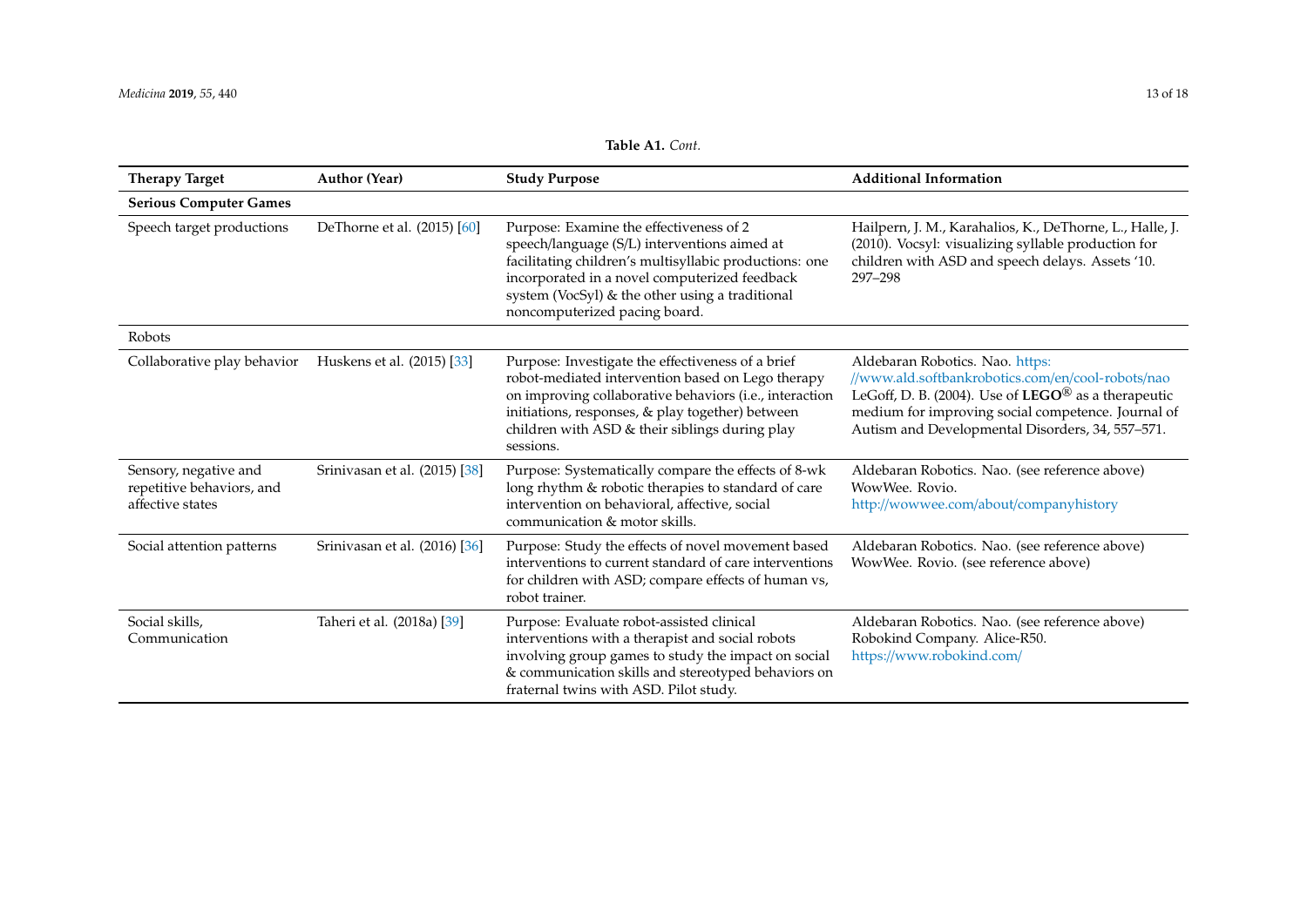| <b>Table A1.</b> Cont.        |                                |                                                                                                                                                                                                                                                                                                                                         |                                                                                                                                                                                                                      |
|-------------------------------|--------------------------------|-----------------------------------------------------------------------------------------------------------------------------------------------------------------------------------------------------------------------------------------------------------------------------------------------------------------------------------------|----------------------------------------------------------------------------------------------------------------------------------------------------------------------------------------------------------------------|
| <b>Therapy Target</b>         | Author (Year)                  | <b>Study Purpose</b>                                                                                                                                                                                                                                                                                                                    | <b>Additional Information</b>                                                                                                                                                                                        |
| <b>Serious Computer Games</b> |                                |                                                                                                                                                                                                                                                                                                                                         |                                                                                                                                                                                                                      |
| Communication, Happiness      | van Straten et al. (2018) [42] | Purpose: Playing puzzle game with a robot with<br>required communication. The study examines the<br>effects of intonation (normal vs. monotonous)<br>combined with different bodily appearance of an<br>embodied robot (mechanical vs. humanized) on<br>treatment outcomes of robot-mediated therapy<br>sessions for children with ASD. | This study was embedded in the BPicASSo project,<br>which focuses on investigating the effectiveness of<br>Pivotal Response Treatment for young children with<br>ASD. Aldebaran Robotics. Nao. (see reference above) |
| Social interaction,           | Pour et al. (2018) [41]        | Purpose: An initial attempt to develop a robotic                                                                                                                                                                                                                                                                                        | R50-Alice by Hanson RoboKind Company                                                                                                                                                                                 |

| Communication, Happiness                                                             | van Straten et al. (2018) [42] | Purpose: Playing puzzle game with a robot with<br>required communication. The study examines the<br>effects of intonation (normal vs. monotonous)<br>combined with different bodily appearance of an<br>embodied robot (mechanical vs. humanized) on<br>treatment outcomes of robot-mediated therapy<br>sessions for children with ASD.                                                                                                                                                                                                                                                               | This study was embedded in the BPicASSo project,<br>which focuses on investigating the effectiveness of<br>Pivotal Response Treatment for young children with<br>ASD. Aldebaran Robotics. Nao. (see reference above) |
|--------------------------------------------------------------------------------------|--------------------------------|-------------------------------------------------------------------------------------------------------------------------------------------------------------------------------------------------------------------------------------------------------------------------------------------------------------------------------------------------------------------------------------------------------------------------------------------------------------------------------------------------------------------------------------------------------------------------------------------------------|----------------------------------------------------------------------------------------------------------------------------------------------------------------------------------------------------------------------|
| Social interaction,<br>acceptance of<br>facial expression                            | Pour et al. (2018) [41]        | Purpose: An initial attempt to develop a robotic<br>platform for human-robot reciprocal interactions<br>through facial expressions, investigating it<br>acceptability and performance on children with ASD.                                                                                                                                                                                                                                                                                                                                                                                           | R50-Alice by Hanson RoboKind Company<br>http://www.robokindrobots.com/                                                                                                                                               |
| Social skills, social<br>behaviors, communication,                                   | Taheri et al. (2018b) [40]     | Purpose: Evaluate robot-assisted group games<br>programs involving:                                                                                                                                                                                                                                                                                                                                                                                                                                                                                                                                   | Aldebaran Robotics. Nao. (see reference above)<br>Robokind Company. Alice-R50 (see reference above)                                                                                                                  |
| imitation, eye-hand<br>coordination, classification,<br>Joint attention and pointing |                                | Real-time imitation of the robot in upper body<br>movements by the child<br>Teaching imitation/motor skills by the robot to<br>٠<br>the children through individual/paired-group<br>exercise and dances<br>Playing a real xylophone<br>$\bullet$<br>Pointing to far/near points and showing the<br>$\bullet$<br>cards/objects by the robot/child<br>Kinect-based recognition game and<br>$\bullet$<br>Classification of animals, fruits, places, and<br>objects by pointing to different baskets on<br>the screen<br>Playing a developed Kinect-based virtual<br>$\bullet$<br>xylophone on the screen |                                                                                                                                                                                                                      |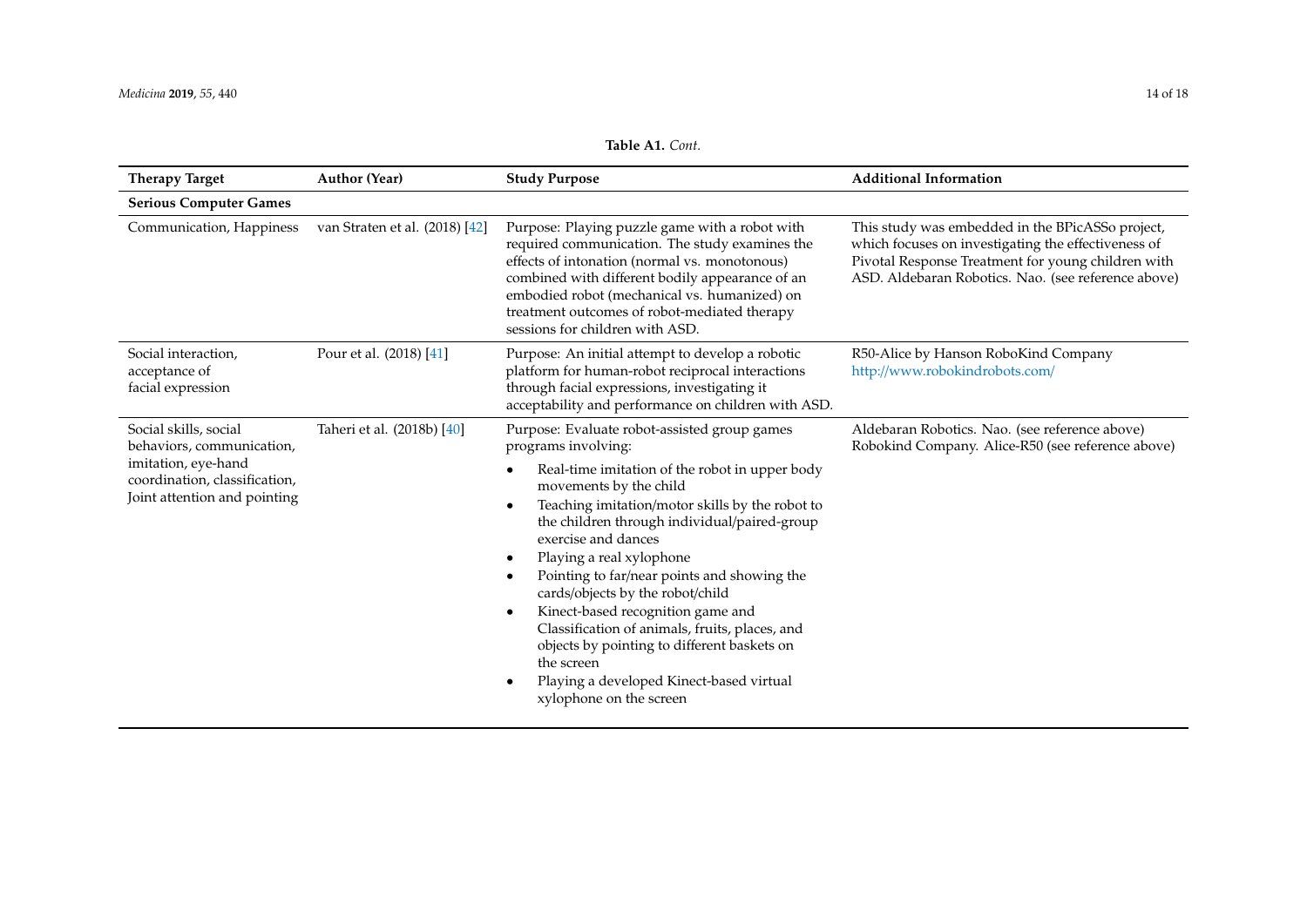| <b>Therapy Target</b>                                                                           | <b>Author (Year)</b>        | <b>Study Purpose</b>                                                                                                                                                                                                    | <b>Additional Information</b>                                                                                                                                                                                                                                                |
|-------------------------------------------------------------------------------------------------|-----------------------------|-------------------------------------------------------------------------------------------------------------------------------------------------------------------------------------------------------------------------|------------------------------------------------------------------------------------------------------------------------------------------------------------------------------------------------------------------------------------------------------------------------------|
| <b>Serious Computer Games</b>                                                                   |                             |                                                                                                                                                                                                                         |                                                                                                                                                                                                                                                                              |
| Social skills, joint<br>interaction, gaze orientation,<br>pointing, vocal instruction           | David et al. (2018) [43]    | Purpose: Use of social robot to evaluate impact of.<br>social cues on maintenance of joint attention by the<br>child in a robot-child game                                                                              | NAO developed by Softbank Robotics: Gouaillier D,<br>Hugel V, Blazevic P, Kilner C, Monceaux J, Lafourcade<br>P, Maisonnier B (2009) Mechatronic design of NAO<br>humanoid. In: Robotics and automation, 2009.<br>ICRA'09. IEEE international conference on<br>769-774. IEEE |
| Social skills, motor<br>imitation,<br>expressive/receptive<br>language, spontaneous<br>requests | Desideri et al. (2018) [44] | Purpose: Conduct a pilot test evaluating the impact of<br>a social robot during education sessions to drive<br>engagement and learning achievement                                                                      | Aldebaran documentation. (2018).<br>http://doc.aldebaran.com/2-1/family/robots/index_<br>robots.html#all-robots.                                                                                                                                                             |
| Communication, sight word<br>instruction, imitation,<br>gazing, pointing, clapping              | Saadatzi et al. (2018) [45] | Purpose: Evaluate a tutoring system featuring virtual<br>teacher instructing sight words, and a humanoid<br>robot emulating a peer upon the child's word<br>acquisition, retention, and maintenance performance         | This study combined virtual reality technology (an<br>avatar as virtual teacher) and social robotics for<br>tutoring children with ASD.                                                                                                                                      |
| Cognitive and motor skills,<br>gestural learning                                                | So et al. (2018) [46]       | Purpose: Evaluate robot-based gestural training<br>sessions utilizing social robot, NAO, whom children<br>were told to imitate with goal to reduce the gestural<br>delay in children with ASD in their early childhood. | NAO (see reference above)                                                                                                                                                                                                                                                    |

# **Table A1.** *Cont.*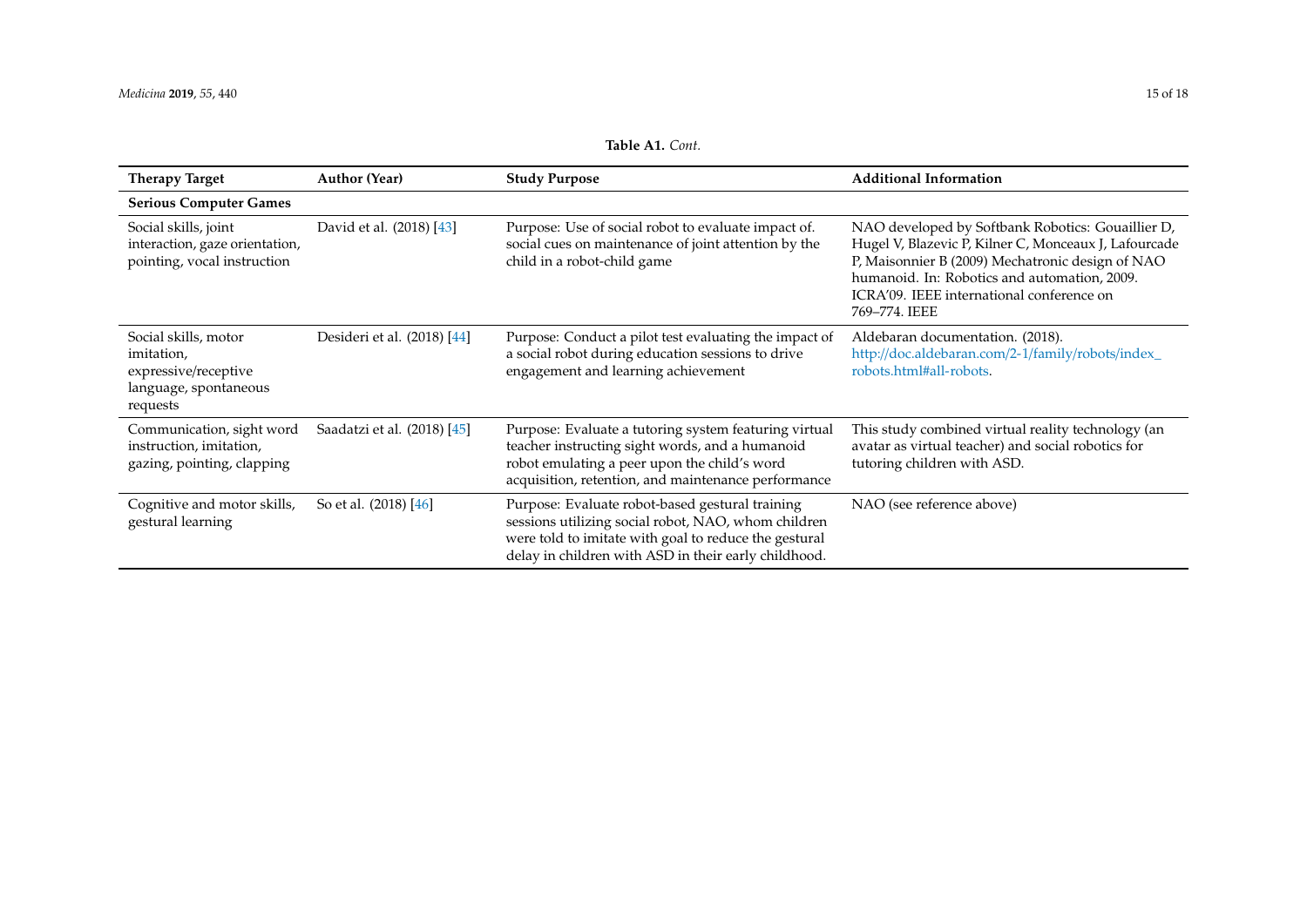# **References**

- <span id="page-15-0"></span>1. American Psychiatric Association (APA) (Ed.) *Diagnostic and Statistical Manual of Mental Disorders*, 5th ed.; American Psychiatric Association: Arlington, VA, USA, 2013.
- <span id="page-15-1"></span>2. Koyama, T.; Tachimori, H.; Osada, H.; Takeda, T.; Kurita, H. Cognitive and symptom profiles in Asperger's syndrome and high-functioning autism. *Psychiatry Clin. Neurosci.* **2007**, *67*, 99–104. [\[CrossRef\]](http://dx.doi.org/10.1111/j.1440-1819.2007.01617.x)
- <span id="page-15-2"></span>3. Autistica. Available online: https://[www.autistica.org.uk](https://www.autistica.org.uk/what-is-autism/signs-and-symptoms/learning-disability-and-autism)/what-is-autism/signs-and-symptoms/learning[disability-and-autism](https://www.autistica.org.uk/what-is-autism/signs-and-symptoms/learning-disability-and-autism) (accessed on 27 February 2019).
- <span id="page-15-3"></span>4. AIDD: American Association on Intellectual and Developmental Disabilities. Available online: [http:](http://aaidd.org/intellectual-disability/definition) //aaidd.org/[intellectual-disability](http://aaidd.org/intellectual-disability/definition)/definition (accessed on 27 February 2019).
- 5. Schalock, R.L.; Luckasson, R.A.; Shogren, K.A. The remaining of mental retardation: Understanding the change to term intellectual disability. *Intellect. Dev. Disabil.* **2007**, *45*, 116–124. [\[CrossRef\]](http://dx.doi.org/10.1352/1934-9556(2007)45[116:TROMRU]2.0.CO;2)
- 6. PACFOLD: Putting a Canadian Face on Learning Disabilities (PACFOLD), Learning Disabilities Association of Canada What Are Learning Disabilities? Available online: [www.pacfold.ca](www.pacfold.ca/about/index.shtml)/about/index.shtml (accessed on 27 February 2019).
- <span id="page-15-4"></span>7. MedlinePlus. Available online: https://medlineplus.gov/[learningdisabilities.html](https://medlineplus.gov/learningdisabilities.html) (accessed on 27 February 2019).
- <span id="page-15-5"></span>8. Organization for Autism Research, Inc. (OAR) Life Journey through Autism: Navigating the Special Education System. 2012. Available online: http://[www.researchautism.org](http://www.researchautism.org/resources/reading/documents/SPEDGuide.pdf)/resources/reading/documents/ [SPEDGuide.pdf](http://www.researchautism.org/resources/reading/documents/SPEDGuide.pdf) (accessed on 16 November 2018).
- 9. Baltimore City Public Schools. Baltimore City Schools Special Education Compliance Manual: SY2014-2015. Available online: http://[www.baltimorecityschools.org](http://www.baltimorecityschools.org/cms/lib/MD01001351/Centricity/Domain/8806/OSE%20Compliance%20Manual%202014-2015.pdf)/cms/lib/MD01001351/Centricity/Domain/8806/OSE% [20Compliance%20Manual%202014-2015.pdf](http://www.baltimorecityschools.org/cms/lib/MD01001351/Centricity/Domain/8806/OSE%20Compliance%20Manual%202014-2015.pdf) (accessed on 22 November 2018).
- 10. Montgomery County Public Schools. Department of Special Education: Services: Autism. Available online: http://[www.montgomeryschoolsmd.org](http://www.montgomeryschoolsmd.org/departments/special-education/programs-services/autism.aspx)/departments/special-education/programs-services/autism. [aspx](http://www.montgomeryschoolsmd.org/departments/special-education/programs-services/autism.aspx) (accessed on 22 November 2018).
- 11. Weitlauf, A.S.; McPheeters, M.L.; Peters, B.; Sathe, N.; Travis, R.; Aiello, R.; Williamson, E.; Veenstra-Vander Weele, J.; Krishnaswami, S.; Jerome, R.; et al. Therapies for children with autism spectrum disorder: Behavioral interventions update. In *Comparative E*ff*ectiveness Review No. 137*; AHRQ Publication; Agency for Healthcare Research and Quality: Rockville, MD, USA, 2014; No. 14-EHC036-EF.
- <span id="page-15-15"></span>12. Autism Ontario. Social Metters: Improving social skills interventions for Ontarians with Autism Spectrum Disorder. 2011. Available online: http://aspergers.ca/wp-content/uploads/[media-library](http://aspergers.ca/wp-content/uploads/media-library/article/pdfs/social_matters.pdf)/article/pdfs/social\_ [matters.pdf](http://aspergers.ca/wp-content/uploads/media-library/article/pdfs/social_matters.pdf) (accessed on 27 February 2019).
- <span id="page-15-6"></span>13. Autism Speaks, Inc. General Strategies for Intervention Based on the Symptoms of Autism: What Can Help Improve Social Interaction and Development? Available online: https://[www.autismspeaks.org](https://www.autismspeaks.org/sites/default/files/documents/family-services/improve_social.pdf)/sites/default/ files/documents/family-services/[improve\\_social.pdf](https://www.autismspeaks.org/sites/default/files/documents/family-services/improve_social.pdf) (accessed on 28 November 2018).
- <span id="page-15-7"></span>14. Fonden, T.J.; Anderson, C. Social Skills Interventions: Getting to the Core of Autism. 2011. Available online: https://iancommunity.org/cs/what\_do\_we\_know/[social\\_skills\\_interventions](https://iancommunity.org/cs/what_do_we_know/social_skills_interventions) (accessed on 27 January 2019).
- <span id="page-15-9"></span>15. Autism Speaks, Inc. Treatments and Therapies. Available online: https://[www.autismspeaks.org](https://www.autismspeaks.org/family-services/tool-kits/100-day-kit/treatments-therapies)/familyservices/tool-kits/100-day-kit/[treatments-therapies](https://www.autismspeaks.org/family-services/tool-kits/100-day-kit/treatments-therapies) (accessed on 28 November 2018).
- <span id="page-15-10"></span>16. Virginia Department of Education. *Guidelines for Educating Students with Autism Spectrum Disorders*; Commonwealth of Virginia, Department of Education: Richmond, VA, USA, 2010.
- <span id="page-15-8"></span>17. Boucenna, S.; Narzisi, A.; Tilmont, E.; Muratori, F.; Pioggia, G.; Cohen, D.; Chetouani, M. Interactive technologies for autistic children: A review. *Cogn. Comput.* **2014**, *6*, 722–740. [\[CrossRef\]](http://dx.doi.org/10.1007/s12559-014-9276-x)
- <span id="page-15-11"></span>18. Hawkridge, D.; Vincent, T. *Learning Di*ffi*culties and Computers*; Jessica Kingsley: London, UK, 1992.
- <span id="page-15-12"></span>19. Bharatharaj, J.; Huang, L.; Mohan, R.E.; Al-Jumaily, A.; Krägeloh, C. Robot-Assisted Therapy for Learning and Social Interaction of Children with Autism Spectrum Disorder. *Robotics* **2017**, *6*, 4. [\[CrossRef\]](http://dx.doi.org/10.3390/robotics6010004)
- <span id="page-15-13"></span>20. Brown, D.J.; McHugh, D.; Standen, P.; Evett, L.; Shopland, N.; Battersby, S. Designing location-based learning experiences for people with intellectual disabilities and additional sensory impairments. *Comput. Educ.* **2011**, *56*, 11–20. [\[CrossRef\]](http://dx.doi.org/10.1016/j.compedu.2010.04.014)
- <span id="page-15-14"></span>21. Sik Lanyi, C.; Brown, D.; Standen, P.; Lewis, J.; Butkute, V. Results of user interface evaluation of serious games for students with intellectual disability. *Acta Polytech. Hung.* **2012**, *9*, 225–245.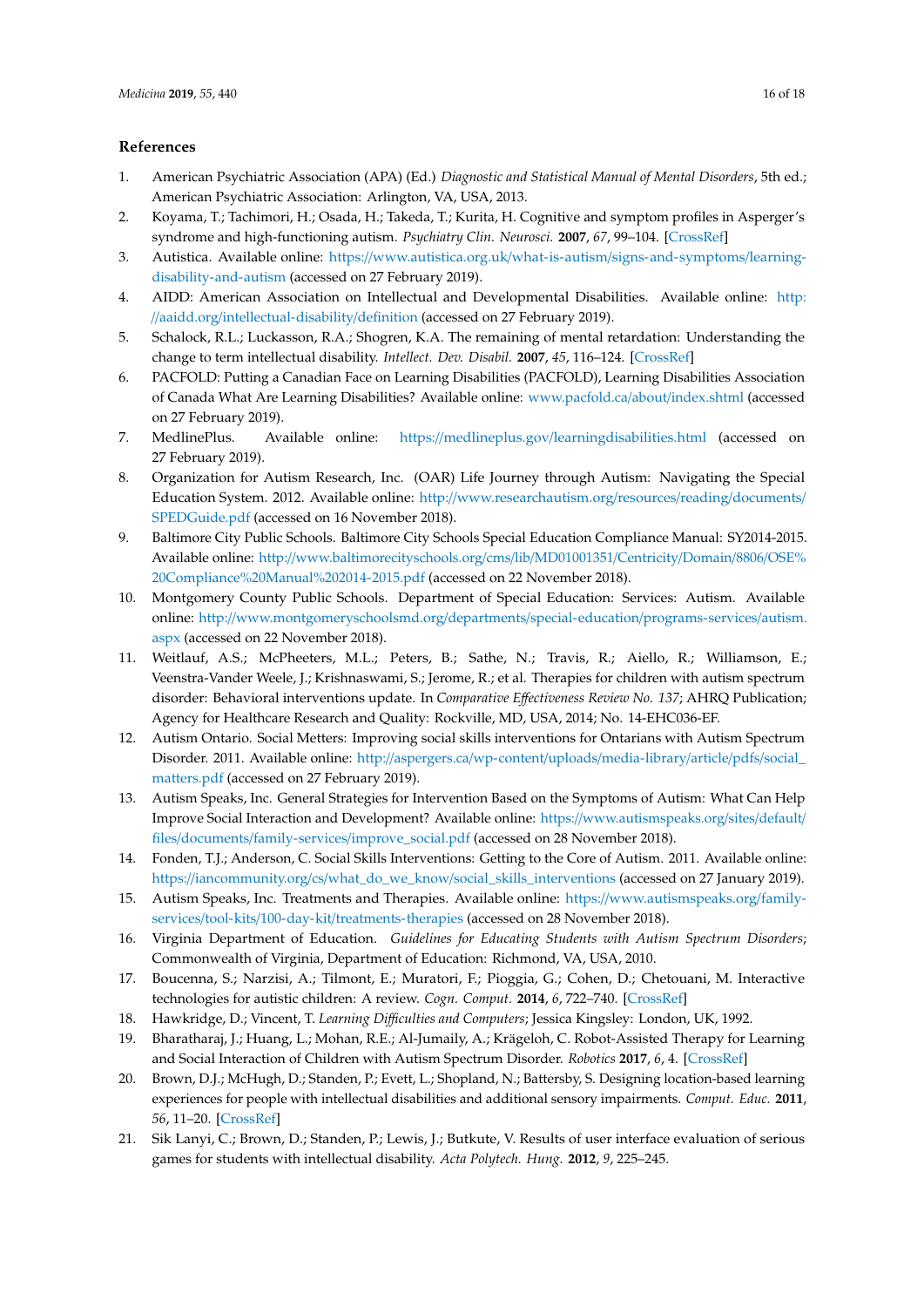- <span id="page-16-0"></span>22. Wong, C.; Odom, S.L.; Hume, K.; Cox, A.W.; Fettig, A.; Kucharczyk, S.; Brock, M.E.; Plavnick, J.B.; Fleury, V.P.; Schultz, T.R. *Evidence-Based Practices for Children, Youth, and Young Adults with Autism Spectrum Disorder*; The University of North Carolina, Frank Porter Graham Child Development Institute, Autism Evidence-Based Practice Review Group: Chapel Hill, NC, USA, 2013.
- <span id="page-16-1"></span>23. Pennisi, P.; Tonacci, A.; Tartarisco, G.; Billeci, L.; Ruta, L.; Gangemi, S.; Pioggia, G. Autism and Social Robotics: A Systematic Review. *Autism Res.* **2016**, *9*, 165–183. [\[CrossRef\]](http://dx.doi.org/10.1002/aur.1527)
- <span id="page-16-18"></span>24. Grossard, C.; Palestra, G.; Xavier, J.; Chetouani, M.; Grynszpan, O.; David Cohen, D. ICT and autism care: State of the art. *Curr. Opin. Psychiatry* **2018**, *31*, 474–483. [\[CrossRef\]](http://dx.doi.org/10.1097/YCO.0000000000000455)
- <span id="page-16-19"></span>25. Logan, K.; Iacono, T.; Trembath, D. A systematic review of research into aided AAC to increase social-communication functions in children with autism spectrum disorder. *Augment. Altern. Commun.* **2017**, *33*, 51–64. [\[CrossRef\]](http://dx.doi.org/10.1080/07434618.2016.1267795)
- 26. Wass, S.V.; Porayska-Pomsta, K. The uses of cognitive training technologies in the treatment of autism spectrum disorders. *Autism* **2014**, *18*, 851–871. [\[CrossRef\]](http://dx.doi.org/10.1177/1362361313499827)
- <span id="page-16-20"></span><span id="page-16-2"></span>27. Lorah, E.R.; Parnell, A.; Whitby, P.S.; Hantula, D. A systematic review of tablet computers and portable media players as speech generating devices for individuals with autism spectrum disorder. *J. Autism Dev. Disord.* **2015**, *45*, 3792–3804. [\[CrossRef\]](http://dx.doi.org/10.1007/s10803-014-2314-4)
- <span id="page-16-3"></span>28. PRISMA Guidelines. Available online: http://[prisma-statement.org](http://prisma-statement.org/PRISMAStatement/FlowDiagram.aspx)/PRISMAStatement/FlowDiagram.aspx (accessed on 27 December 2018).
- <span id="page-16-4"></span>29. Robot Definition 1. Available online: https://[www.merriam-webster.com](https://www.merriam-webster.com/dictionary/robot)/dictionary/robot (accessed on 27 January 2019).
- <span id="page-16-5"></span>30. Robot Definition 2. Available online: https://[www.sciencedaily.com](https://www.sciencedaily.com/terms/robot.htm)/terms/robot.htm (accessed on 27 January 2019).
- <span id="page-16-21"></span><span id="page-16-6"></span>31. Humanoid Robots. Available online: https://[www.sciencedaily.com](https://www.sciencedaily.com/terms/humanoid_robot.htm)/terms/humanoid\_robot.htm (accessed on 27 January 2019).
- <span id="page-16-24"></span><span id="page-16-7"></span>32. Di Nuovo, A.; Conti, D.; Trubia, G.; Buono, S.; Di Nuovo, S. Deep Learning Systems for Estimating Visual Attention in Robot-Assisted Therapy of Children with Autism and Intellectual Disability. *Robotics* **2018**, *7*, 25. [\[CrossRef\]](http://dx.doi.org/10.3390/robotics7020025)
- <span id="page-16-23"></span><span id="page-16-8"></span>33. Huskens, B.; Palmen, A.; Van der Werff, M.; Lourens, T.; Barakova, E. Improving collaborative play between children with autism spectrum disorders and their siblings: The effectiveness of a robot-mediated intervention based on Lego® therapy. *J. Autism Dev. Disord.* **2015**, *45*, 3746–3755. [\[CrossRef\]](http://dx.doi.org/10.1007/s10803-014-2326-0)
- <span id="page-16-22"></span><span id="page-16-9"></span>34. LeGoff, D.B. Use of LEGO® as a therapeutic medium for improving social competence. *J. Autism Dev. Disord.* **2004**, *34*, 557–571. [\[CrossRef\]](http://dx.doi.org/10.1007/s10803-004-2550-0)
- <span id="page-16-10"></span>35. Aldebaran Robotics. Nao. Available online: https://[www.ald.softbankrobotics.com](https://www.ald.softbankrobotics.com/en/cool-robots/nao)/en/cool-robots/nao (accessed on 28 November 2018).
- <span id="page-16-11"></span>36. Srinivasan, S.M.; Eigsti, I.; Neelly, L.; Bhat, A.N. The effects of embodied rhythm and robotic interventions on the spontaneous and responsive social attention patterns of children with autism spectrum disorder (ASD): A pilot randomized controlled trial. *Res. Autism Spectr. Disord.* **2016**, *27*, 54–72. [\[CrossRef\]](http://dx.doi.org/10.1016/j.rasd.2016.01.004)
- <span id="page-16-12"></span>37. WowWee. Rovio. Available online: http://wowwee.com/about/[company-history](http://wowwee.com/about/company-history) (accessed on 28 November 2018).
- <span id="page-16-13"></span>38. Srinivasan, S.M.; Park, I.K.; Neelly, L.B.; Bhat, A.N. A comparison of the effects of rhythm and robotic interventions on repetitive behaviors and affective states of children with autism spectrum disorder (ASD). *Res. Autism Spectr. Disord.* **2015**, *18*, 51–63. [\[CrossRef\]](http://dx.doi.org/10.1016/j.rasd.2015.07.004)
- <span id="page-16-14"></span>39. Taheri, A.; Meghdari, A.; Alemi, M.; Pouretemad, H.R. Clinical interventions of social humanoid robots in the treatment of a pair of high-and low-functioning autistic Iranian twins. *Sci. Iran.* **2018**, *25*, 1197–1214. [\[CrossRef\]](http://dx.doi.org/10.24200/sci.2017.4337)
- <span id="page-16-15"></span>40. Taheri, A.; Meghdari, A.; Alemi, M.; Pouretemad, H.R. Human-Robot Interaction in Autism Treatment: A Case Study on Three Pairs of Autistic Children as Twins, Siblings, and Classmates. *Int. J. Soc. Robot.* **2018**, *10*, 93–113. [\[CrossRef\]](http://dx.doi.org/10.1007/s12369-017-0433-8)
- <span id="page-16-16"></span>41. Pour, A.G.; Taheri, A.; Alemi, M.; Meghdari, A. Human-Robot Facial Expression Reciprocal Interaction Platform: Case Studies on Children with Autism. *Int. J. Soc. Robot.* **2018**, *10*, 179–198. [\[CrossRef\]](http://dx.doi.org/10.1007/s12369-017-0461-4)
- <span id="page-16-17"></span>42. Van Straten, C.L.; Smeekens, I.; Barakova, E.; Glennon, J.; Buitelaar, J.; Chen, A.J. Effects of robots' intonation and bodily appearance on robot-mediated communicative treatment outcomes children with autism spectrum disorder. *Pers. Ubiquitous Comput.* **2018**, *22*, 379–390. [\[CrossRef\]](http://dx.doi.org/10.1007/s00779-017-1060-y)